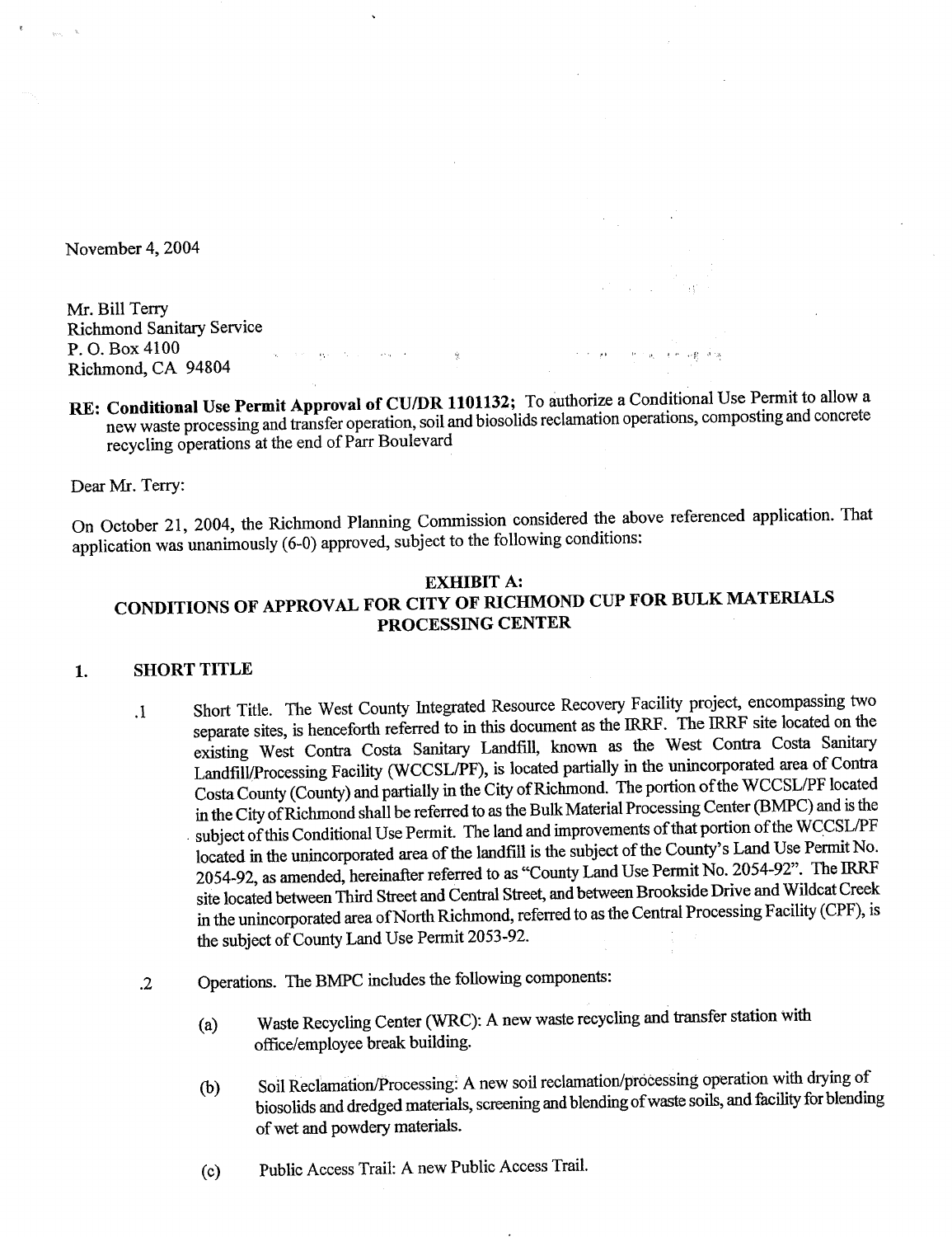- (d) Asphalt/Concrete Processing: relocation and increase in volume of asphalt/concrete recycling, with construction of a new concrete recycling office building.
- (e) Composting: relocation and increase in volume of composting and wood recovery activities.
- (f) Equipment Maintenance Building: relocation of existing equipment maintenance building.
- (g) Expansion of operating hours (see Condition 14.4 Processing Activity Hours of Operation).
- .3 Coordination with County. The Conditions in this document that also apply to BMPC components that are located partially in the unincorporated area of Contra Costa County are included, in substantially similar form, in County Land Use Permit No. 2054-92.

#### **2. DESIGN REVIEW BOARD CONDITIONS**

- .1 Conditions Required by Design Review Board. The permittee shall comply with the following conditions that are required by the Design Review Board:
	- 1.) The project shall be in substantial compliance with the drawings submitted to the City of Richmond Planning Department and dated stamped August 27, 2004, as revised by the drawings submitted to the City of Richmond Planning Department and dated stamped September 17, 2004.
	- 2.) Prior to issuance of the building permit for each individual project component (Public Access Trail, Waste Recycling Center, Soil Reclamation/Processing, Asphalt/Concrete Processing, Composting, or Relocated Equipment Maintenance Building), the applicant shall prepare a final landscaping and irrigation plan, identifying quantities, species, sizes and locations of plantings, and locations, types, sizes, and quantities of irrigation fixtures, to be submitted to and approved by the Design Review Board. The final landscaping and irrigation plan shall include native plants where appropriate, and shall identify alternatives to the planting of eucalyptus trees. The final landscaping and irrigation plans shall be consistent with Mitigation Measure 9-1(e) of the WCCSL Bulk Materials Processing Center and Related Actions Final EIR, regarding prohibition of installation of trail improvements and landscaping on the levee during the nesting season for salt marsh dependent bird species. The final landscaping and irrigation plan for the Public Access Trail shall include a detailed trail design, to be prepared by a landscape architect, and shall identify trail design characteristics, pause points, locations of benches, refuse bins, location of signage, trail landscaping, and other relevant features of the trail.
	- 3.) Prior to issuance of the building permit for each individual project component (Public Access Trail, Waste Recycling Center, Soil Reclamation/Processing, Asphalt/Concrete Processing, Composting, or Relocated Equipment Maintenance Building), the applicant shall submit a plan for location of fire hydrants that is in compliance with City of Richmond fire protection regulations and policies.
	- 4.) Prior to issuance of the building permit for each individual project component (Public Access Trail, Waste Recycling Center, Soil Reclamation/Processing, Asphalt/Concrete Processing, Composting, or Relocated Equipment Maintenance Building), the applicant shall prepare a final signage plan, identifying quantities, types, sizes and locations of signs at the landfill, including interpretive and instructional signs on the Public Access Trail, to be submitted to and approved by the Design Review Board. The final signage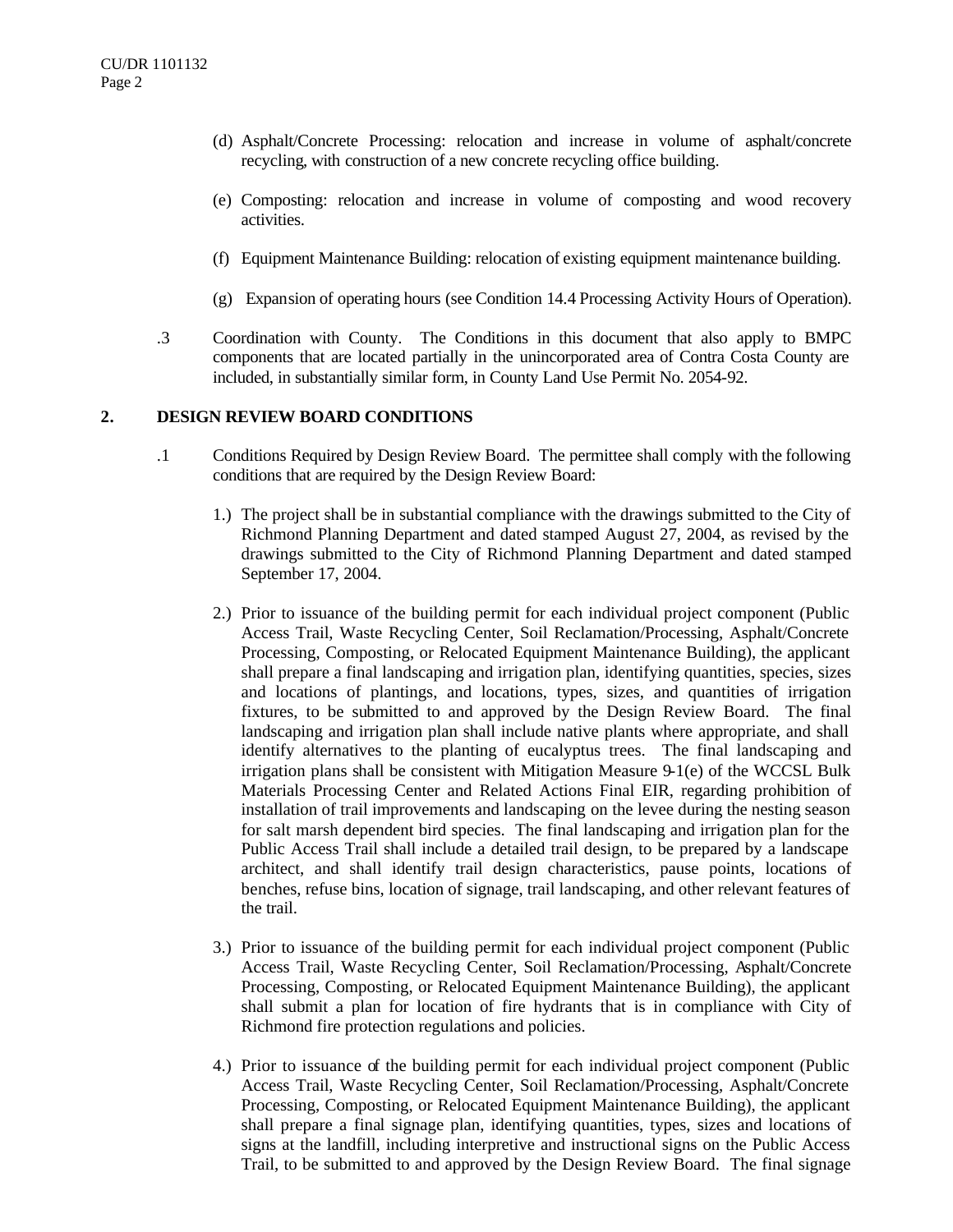plans shall be consistent with Mitigation Measure 9-1(b) of the WCCSL Bulk Materials Processing Center and Related Actions Final EIR regarding signage along the Phase 3 segment of the Public Access Trail, Mitigation Measure 9-1(c) regarding signage prohibiting dogs, Mitigation Measure 9-4(b) regarding signage prohibiting access to Area C, Mitigation Measure  $10-1(g)$  regarding speed limit signs, and Mitigation Measure 11-7(c) regarding signage for biosolids spreading areas.

- 5.) The minimum width of the trail shall be 12 feet.
- 6.) The fence separating the trail from the landfill and resource recovery activities shall incorporate materials of color and composition suitable to screen the power plant and Waste Recovery Center from view of trail users. Prior to issuance of building permit for the trail, the fence design shall be submitted to and approved by the Design Review Board.

# **3. RESPONSIBILITY**

- .1 Compliance to Conditions. These Conditions of Approval refer to the development, including all construction and improvements activities, and the operation, including all management and maintenance activities, of the BMPC. Regardless of the party(ies) who perform these activities, the owner of the WCCSL/BMPC, hereafter referred to as "permittee", shall be responsible for complying with all conditions. If the permittee engages vendor(s) or operator(s) to perform any of these activities, the contract with each vendor or operator shall include language requiring adherence to all conditions.
- .2 Administration and Enforcement of Conditions. The Richmond Planning Commission (Commission) is responsible for the administration and enforcement of these Conditions of Approval. Unless otherwise provided for, the Richmond Planning Department (CPD) shall administer and enforce these Conditions of Approval for the Commission.
- .3 Assignment of Responsibility
	- (a) The Commission may assign the responsibility of administering specific Conditions of Approval or provisions of this Conditional Use Permit to the City Manager or his designee.
	- (b) The Commission may suspend the implementation of conditions or provisions of this Conditional Use Permit where such conditions or provisions are inconsistent with the terms of a contract or agreement entered into between the City and other units of government, or by the terms of a joint powers agreement where the City is a member of the joint powers agency.
	- (c) If no contract or agreement is in force, as referred to in Condition 3.3(b), the City retains authority to implement this CUP and all of its Conditions.
- .4 Permit to Run With The Land. The Conditional Use Permit for the BMPC shall run with the land; however, the current owner is responsible for notifying the CPD of any change in ownership. A change of ownership shall be interpreted to mean the acquisition of 5 percent or more of the value of the BMPC covered by this Conditional Use Permit. (It is noted that other permits may not necessarily run with the land.)

# **4. COMPLIANCE**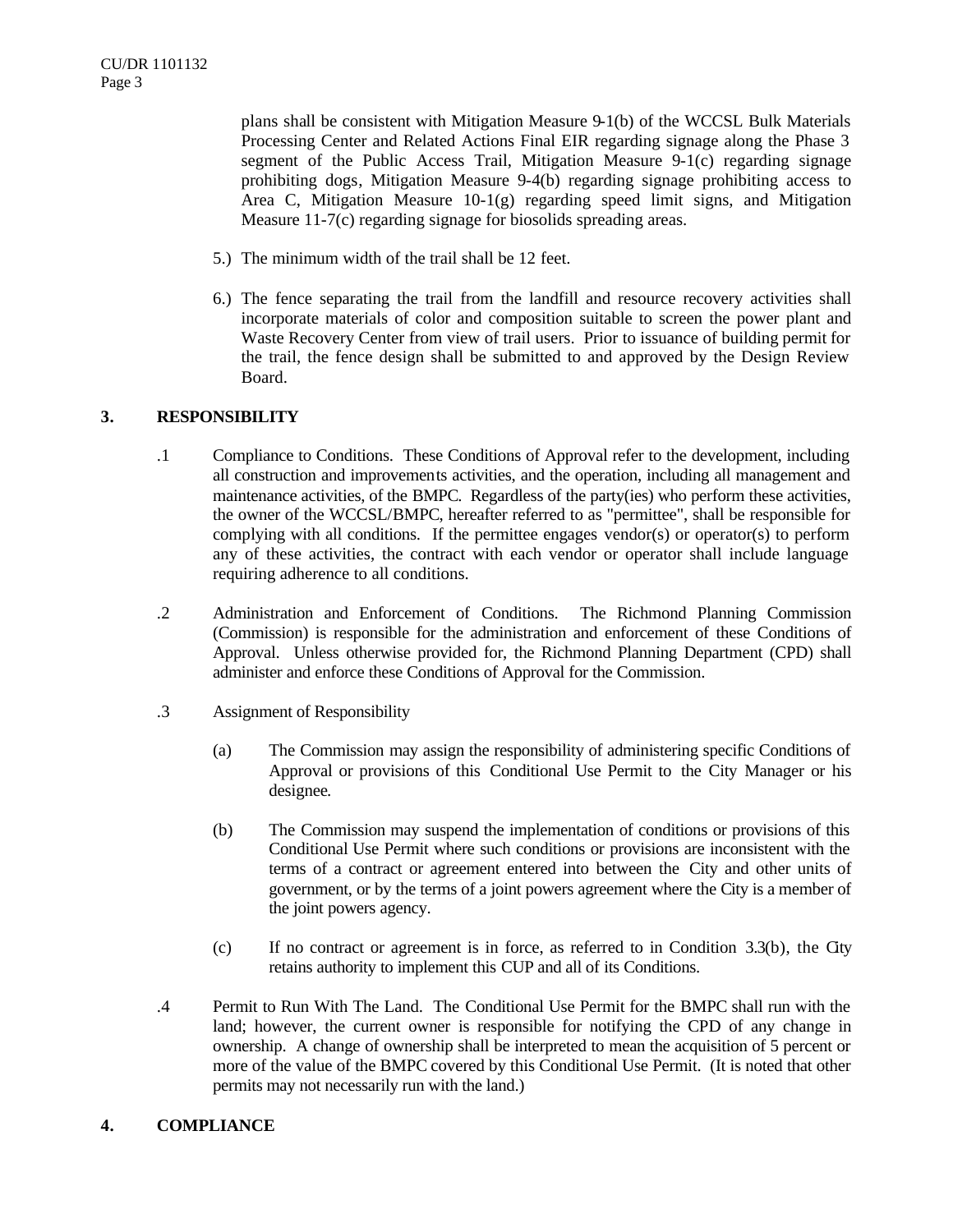- .1 Compliance Objective. The permittee shall at all times comply with all applicable local, state and federal laws and regulations.
- .2 Conditional Use Permit. Except as provided for in Conditions 4.3 and 4.4, the permittee shall at all times comply with the provisions and requirements of this Conditional Use Permit. The permittee shall comply with all correction and compliance orders issued by the City which relate to this Conditional Use Permit. A violation of any of these conditions or orders is cause for revocation of the Conditional Use Permit.
- .3 West Contra Costa Sanitary Landfill Solid Waste Facilities Permit. The current Solid Waste Facilities Permit for the West Contra Costa Sanitary Landfill (WCCSL), issued by the Local Enforcement Agency and confirmed by the California Integrated Waste Management Board (CIWMB), governs operations at the existing landfill site. The Contra Costa County Health Services Department, Environmental Health Division currently acts as the Local Enforcement Agency (LEA) for the CIWMB regarding solid waste enforcement issues. The permittee shall comply with all provisions and requirements of the Solid Waste Facilities Permit. This Conditional Use Permit is not intended to supersede the existing landfill Solid Waste Facilities Permit operating requirements, nor shall it conflict with said permit operating requirements.
- .4 Closure/Post Closure Maintenance Plan. The Final Development and Improvements Plan for the facility shall be consistent with, and shall not conflict with, the Closure/Post Closure Maintenance Plan required by the California Integrated Waste Management Board (CIWMB), the San Francisco Regional Water Quality Control Board (SFRWQCB), and Local Enforcement Agency (LEA) for the existing West Contra Costa Sanitary Landfill. In the event of any discrepancy pertaining to grading, drainage, installation limitations or monitoring, between an approved Closure/Post Closure Maintenance Plan and this Conditional Use Permit regarding BMPC operations, the former plan shall govern.
- .5 Composting Operations. The permittee shall not expand composting operations on any part of the BMPC without obtaining a Composting Facilities Permit or a Solid Waste Facilities Permit authorizing composting activity. Said permit is issued by the LEA and confirmed by the CIWMB.
- .6 Bay Area Air Quality Management District. The permittee shall at all times comply with the provisions and requirements of the Authority to Construct and Permit to Operate entitlements issued by the Bay Area Air Quality Management District (BAAQMD).
- .7 Title 14 and Title 27, California Code of Regulations. The permittee shall at all times comply with the provisions and requirements of Title 14, Natural Resources, Division 7, CIWMB, current regulations of the California Integrated Waste Management Board pertaining to nonhazardous waste management in California; and, Title 27, Environmental Protection, Division 2, Solid Waste, current regulations of the California Integrated Waste Management Board and State Water Resources Control Board pertaining to waste disposal on land.
- .8 Other Regulatory Approvals. Subsequent to the approval of this Conditional Use Permit, the permittee shall obtain approvals from the agencies, utilities, and parties having jurisdiction or control over the on-site and off-site improvements authorized by this Conditional Use Permit or by agencies having regulatory jurisdiction over the project. The permittee shall at all times comply with the regulations and requirements of these permits and approvals, as determined by the issuing agency, and shall notify the CPD if proposed or adopted conditions or requirements do not appear to be consistent with this Conditional Use Permit or the WCCSL Bulk Materials Processing Center and Related Actions Environmental Impact Report.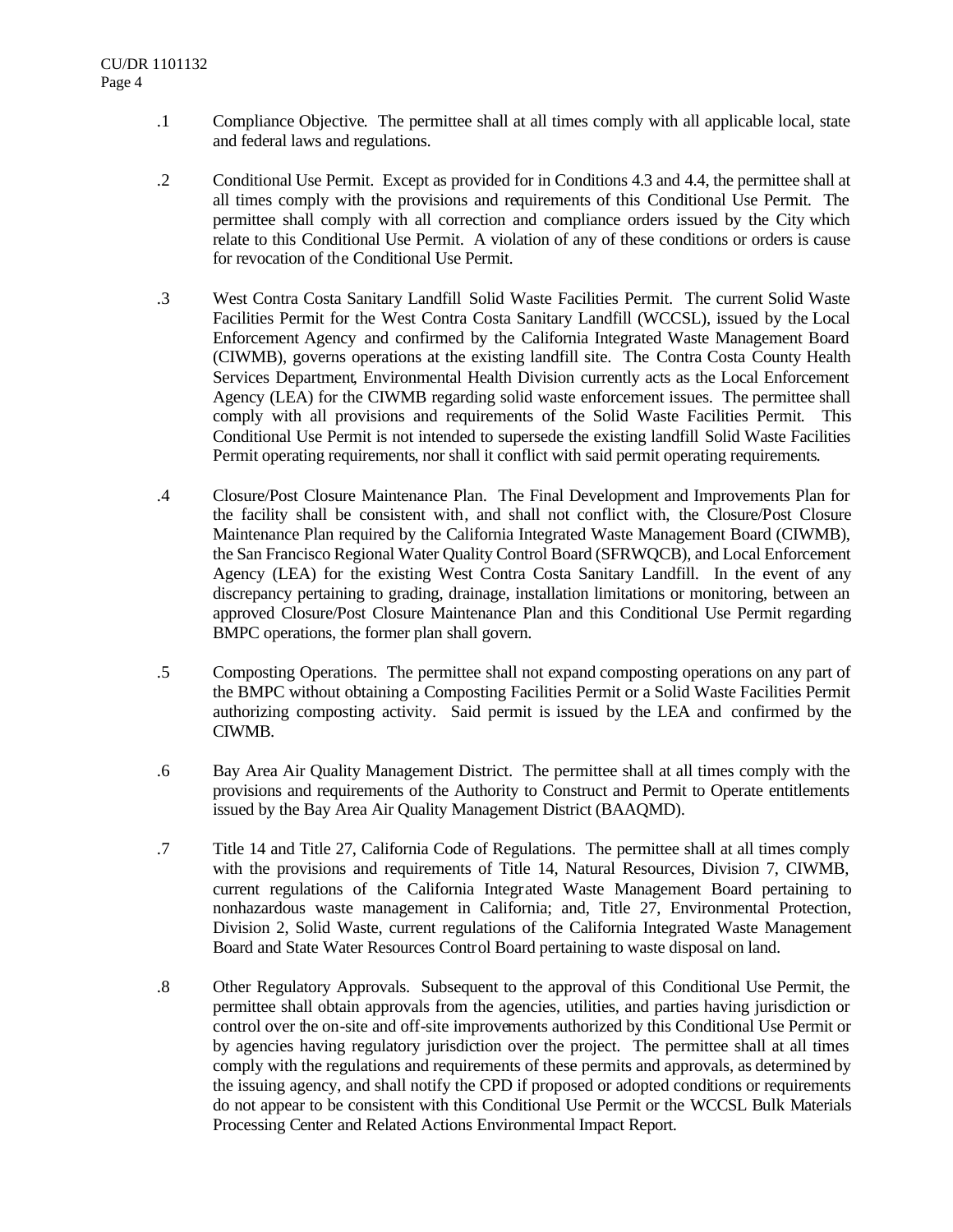.9 Notice Coordination. Permittee shall transmit to the CPD, within 5 working days of origination or receipt by the permittee: (1) copies of all permits and approvals from regulatory agencies; (2) copies of all monthly, quarterly, and annual reports to other agencies concerning the design, operation, and maintenance of the BMPC; (3) all reports concerning any emergency incidents associated with BMPC or hauler operation; and (4) any other reports or documents requested by the CPD.

## **5. VALIDITY PERIOD**

- .1 Validity Period. The permittee shall install the new Waste Recycling Center (WRC) facilities that are the subject of this CUP, and open the WRC for receiving waste, within three years of the final approval of the facility's Solid Waste Facilities Permit, which three years shall be extended by any appeal on any permit. All appeals for extensions shall be consistent with the requirements of the existing Solid Waste Facilities Permit and the Closure/Post-Closure Plan. The permittee may request from the Planning Director one or more one-year extensions of the validity period. If the Conditional Use Permit is not implemented within the specified time, it shall become null and void.
- .2 Operative Date. This Conditional Use Permit is valid upon approval by the Commission.

## **6. PERMIT REVIEW**

.1 Permit Review. The CPD shall report once every five years to the Commission, or on such frequency as the Commission may require, on compliance with the Conditions of Approval of this Conditional Use Permit beginning one year after the commencement of operations of the facility.

If the Commission finds that the permittee has not complied, it may take such corrective action as is required to remedy the situation. If the corrective action requires a modification to this Conditional Use Permit, such request for action shall be sent to the Commission for review and a public hearing on the matter. As a result of the review and public hearing, the Commission may recommend to the Council the appropriate corrective action. Nothing in this condition shall preclude the permittee from applying for amendments to the Conditional Use Permit at any time or preclude the City from addressing emergency situations or new requirements imposed by state legislation or the courts.

# **7. ADMINISTRATION**

.1 Relationship of These Conditions to Other Regulations. Several of these Conditions of Approval relate, paraphrase or summarize laws and regulations which are imposed and enforced by other governmental agencies which have jurisdiction over particular aspects of this project. It is the Commission's intent in adopting these Conditions of Approval to provide the permittee and the public with an overview of the scope of regulation applicable to this project and to provide this City with enforcement power if such laws and regulations enforced by other agencies are violated. Unless specifically stated in the Conditions of Approval, however, it is not the Commission's intent to establish rules or regulations which are stricter than the laws or regulations which are applied to this project by the other agencies with jurisdiction over aspects of this project. It is likewise not the Commission's intent to have the Commission interpret or enforce any other permit or authorization within the jurisdiction of another agency. If another agency primarily responsible for some aspect of this project finds or otherwise determines that any action or inaction is in compliance with, or violates, any such law or regulation, that finding or determination shall be conclusive. If these Conditions of Approval require some approval by any other agency and that agency declines to approve or disapprove the subject matter, such approval shall be deemed to have been given for purposes of these Conditions of Approval.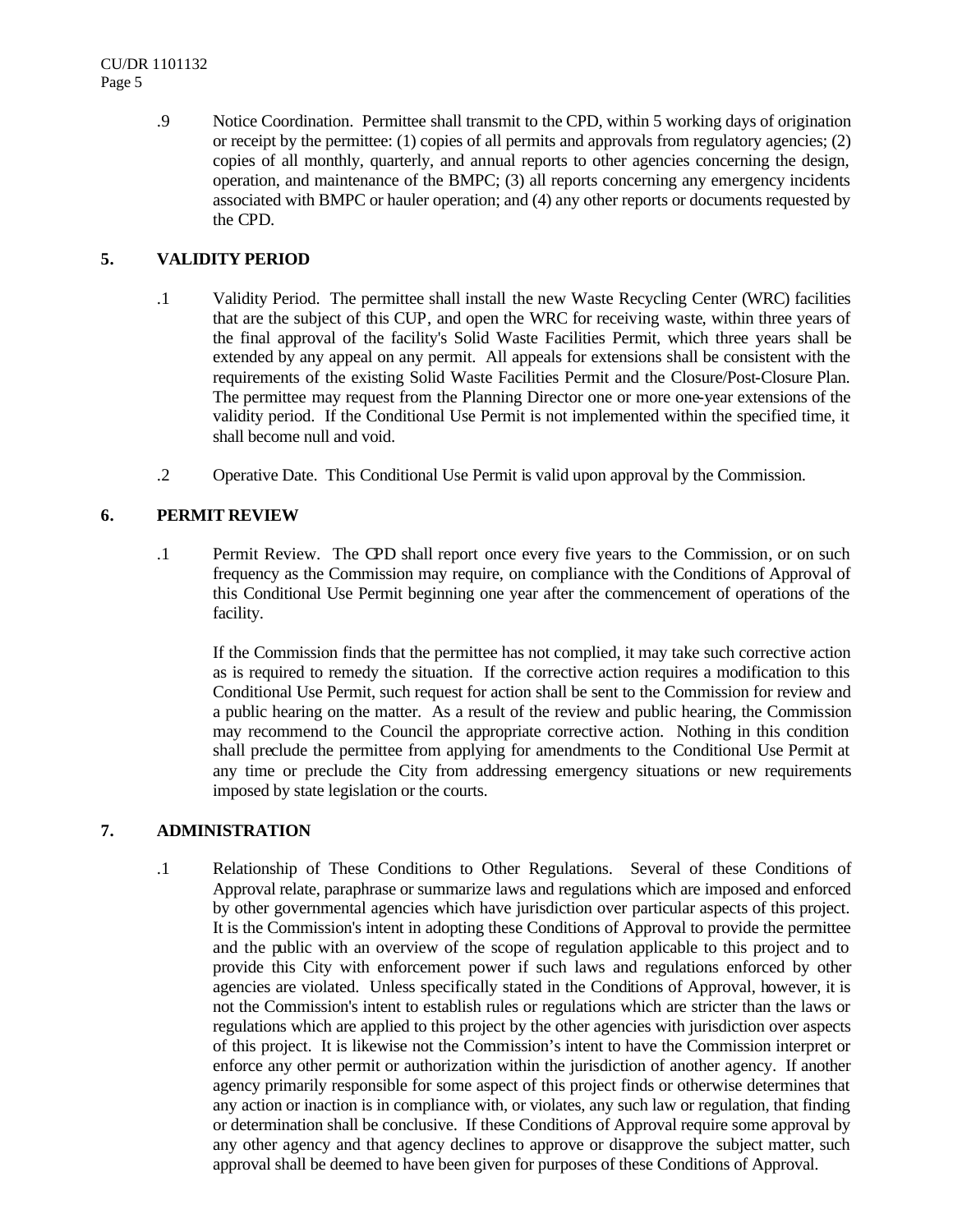- .2 Delegation of Authority. In any instance where these conditions provide that the Commission will decide or act upon a certain matter, and the Commission has not assigned the responsibility to another unit of government pursuant to Conditions 3.3 (a), (b) and (c), the Commission may delegate the initial decision making or action with respect to that matter to the City Manager or his designee, provided that there shall be a right of appeal to the Commission from any decision of the designee.
- .3 Interpretation of Conditions. The Planning Director is authorized to interpret these conditions in the event that any clarification is needed. Any interpretation of the permit by the Planning Director may be appealed to the Commission by the permittee.
- .4 Emergency Operation. In the event of an emergency situation not officially declared by another agency, such as a road closure or on-site problem, the CPD may allow the permittee to alter the provisions of these conditions for operation. This authorization shall be limited in extent and time to that needed for correction of the situation.
- .5 Availability of and Access to Records. The permittee shall make copies of all reports which must be submitted to regulatory agencies available to the public at the BMPC during normal business hours by appointment except in an emergency. The permittee shall allow access to the BMPC and to all operation records by the CPD and any government agency responsible for monitoring the facility or its operation. This access shall not require prior notification.
- .6 Material Reports. Permittee shall submit quarterly reports to the City on (a) the amount, generator type, and jurisdiction of origin of all waste and materials received at the BMPC as specified by the CPD, by facility component as specified in Condition 17 Resource Recovery and (b) the amount, composition, and disposition of all materials leaving the BMPC by jurisdiction of origin and by facility component as specified in Condition 17 Resource Recovery. These reports shall be made available upon request to the City.
- .7 Waste and Materials Composition. The permittee shall provide data on the composition of waste and materials received at or leaving the BMPC, as required by the CPD, if a contract or agreement is in effect, to establish compliance with state or federal diversion requirements for each jurisdiction served by the BMPC.
- .8 Monitoring and Inspection. All monitoring reports, results of regulatory inspections and a summary of daily inspection reports shall be made available to the City upon request. Any indication of an emergency or other serious problem relating to public health and safety shall be immediately reported to the appropriate emergency response agencies.
- .9 Illegal Dumping Hot Line. In accordance with Mitigation Measure 4-5 of the WCCSL Bulk Materials Processing Center and Related Actions Project EIR, the permittee shall, in cooperation with the City and County, provide a 24-hour hotline to receive comments and complaints from concerned parties, unless a hotline for this purpose has been provided by the City or County. The line need not be staffed or exclusive, but must be able to log calls. Response to complaints, as appropriate, shall be as described in Condition 25.9.
- .10 Insurance and/or Bonding. The permittee shall provide the insurance and bonds specified by the units of government having approval authority over the project.
- .11 Notification Program. The permittee shall prepare and implement a program, subject to the approval of the CPD, to notify users of the BMPC of its opening and conditions of use.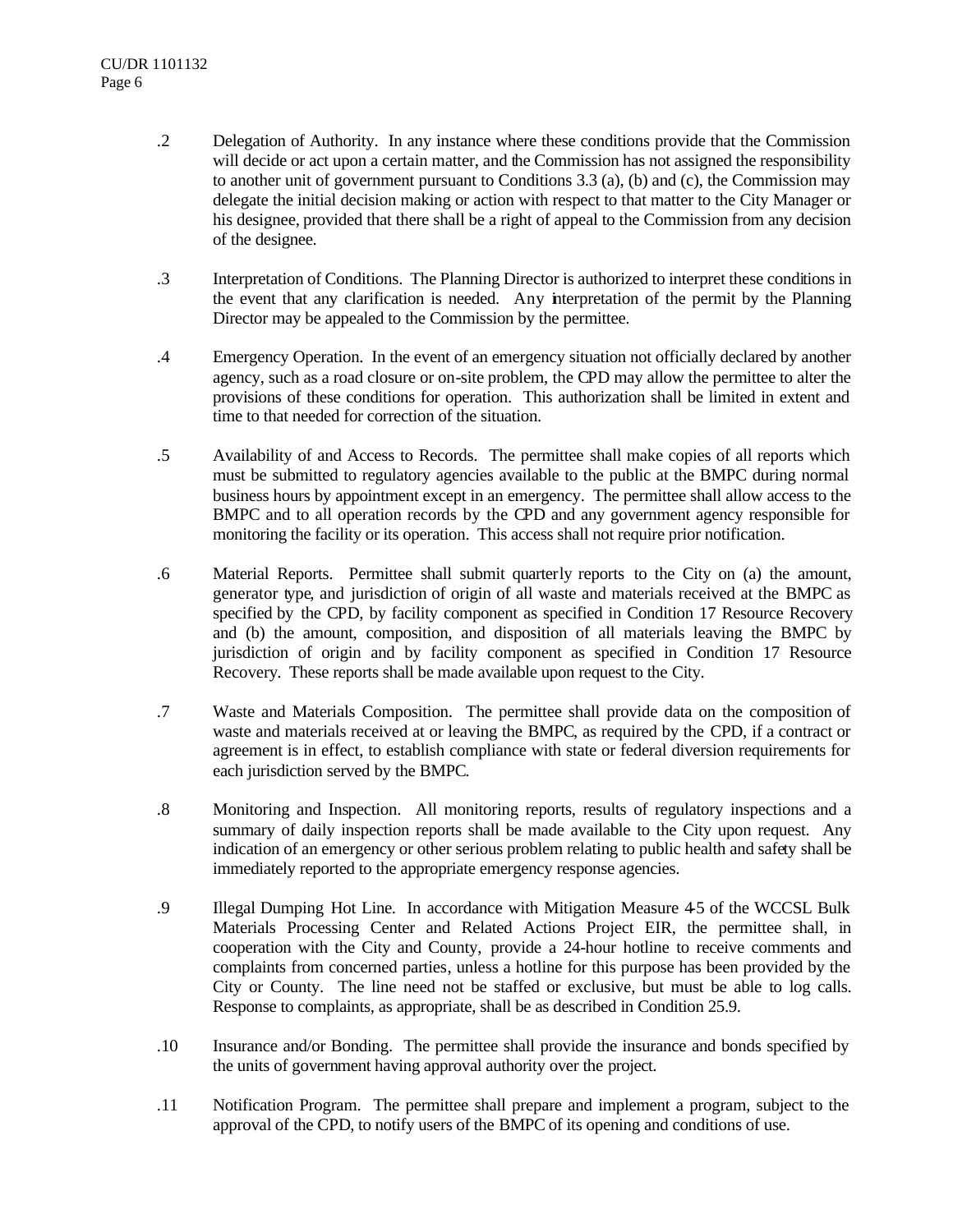- .12 Compliance with Conditions of Approval (Implementation) and Mitigation Monitoring Program. The permittee shall reimburse the City for the cost of monitoring compliance with the Conditional Use Permit Conditions of Approval (Implementation) and the adopted Mitigation Monitoring Program. The City may designate a staff person or consultant to do the monitoring. The permittee shall provide such information as the City may require to review plans and installations under the purview of the City.
- .13 Host Community Mitigation Fee. In accordance with Mitigation Measure 4-5 of the WCCSL Bulk Materials Processing Center and Related Actions Project EIR, the permittee shall pay a mitigation fee of an amount to be determined by the applicable permitting authority(ies). The "Memorandum of Understanding By and Between the City of Richmond and the County of Contra Costa Regarding Solid Waste Transfer Facility Host Community Mitigation Fees", approved by the City and the Board of Supervisors of Contra Costa County, implements Mitigation Measure 4.5, provides for the joint imposition of the Mitigation Fee irrespective of the location of the WRC and other BMPC operations, and provides for the joint administration of the mitigation funds for the benefit of the host community as identified in the DEIR. Mitigation funds shall be used, as described in the DEIR, for the benefit of the host community.

The Memorandum of Understanding (MOU) states that the Mitigation Fee is to be collected on all solid waste and processible materials received at the facility (all BMPC operations including the WRC except those materials which are disposed of in the WCCSL). The amount of the Mitigation Fee for all solid waste transferred to other Republic landfills shall be the same as the Solid Waste Mitigation Fee currently collected at the Central IRRF of \$2.76/ton, as adjusted pursuant to the Consumer Price Index ("CPI"), for the San Francisco-Oakland-San Jose Area, All Urban Consumers index

The amount of the Mitigation Fee for all other materials processed at the BMPC (except those materials which are disposed of in the WCCSL) shall be known as "the Processibles Mitigation Fee" and shall be \$0.75 per ton (as adjusted annually pursuant to the CPI described above) if the rate charged by Republic (permittee) and/or its Contractor(s) is more than \$10.00 per ton (as adjusted annually pursuant to the CPI described above) or 7% of the gross revenue received by Republic (permittee) and/or its BMPC Contractor(s) if the rate charged is less than or equal to \$10.00 per ton (as adjusted annually pursuant to the CPI described above). If the CPI index described above is discontinued, a comparable index shall be selected by the Richmond City Council and the Contra Costa County Board of Supervisors. The permittee is not, and shall not, be authorized to offer to permittees' customers pricing for combined or "bundled" services with services to process materials at the BMPC such that permittee's pricing of said services could be designed to circumvent the imposition of the Processibles Mitigation Fee on processible materials as provided for herein

The Mitigation Fee monies collected from the permittee will be paid to the County, held in a dedicated separate account, and jointly administered by the City and County for the benefit of the incorporated and unincorporated North Richmond area.

The MOU states that it shall be coterminous with the operation of the BMPC, except that upon operation ceasing at the BMPC, the MOU shall continue until all of the funds collected are expended for the benefit of the host community.

## **8. FRANCHISE AGREEMENT**

.1 Franchise Compliance and Agreement. The permittee shall be subject to the terms and conditions of the Exclusive Franchise Agreement Between the City of Richmond, a Municipal Corporation and Golden Bear Transfer Services, Inc., a California Corporation, dated June 2004, as amended.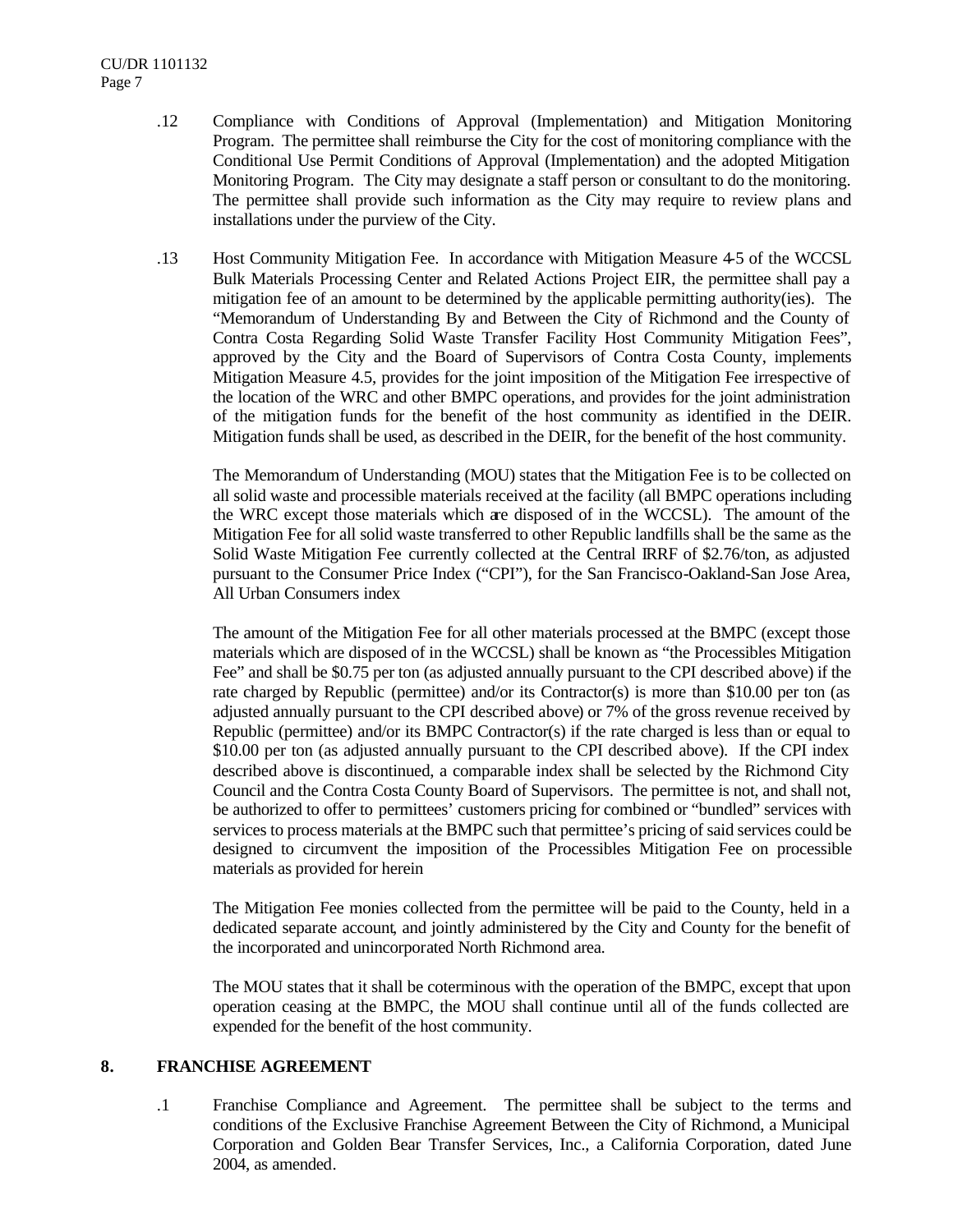.2 Assignment. This Conditional Use Permit is not intended to supersede the existing Franchise Agreement referred to in Condition 8.1 above, nor shall it conflict with said Franchise Agreement.

## **9. CONDITIONAL USE PERMIT CONSTITUENTS**

- .1 Initial Development and Improvements Plan. The Initial Development and Improvements Plan approved by this Conditional Use Permit and subject to these Conditions of Approval shall consist of the following schematic plans and studies included in the permittee's Land Use Application dated July 23, 2004; the revised Land Use Application dated August 3, 2004; the supplemental project description report entitled "Land Use Permit Application", dated August 2004; the plan set received August 27, 2004; the supplemental submittal entitled "Land Use Permit Application Additional Information September 2004" (received September 17, 2004), and the revised plan set received September 17, 2004, consisting of the following:
	- (a) Site Plan
	- (b) Waste Recycling Center Plan
	- (c) Composting Facility Plan
	- (d) Concrete/Asphalt Processing Facility Plan
	- (e) Soil Processing/Reclamation and Biosolids/Dredged Material Spreading Plan
	- (f) Wet/Powdery Material Blending (Waste Solidification) Plan
	- (g) Site Circulation Plan
	- (h) Public Access Trail Plan
	- (i) Grading Plan
	- (j) Landscape Plan
	- (k) Drainage, Erosion, and Sediment Control Plan
	- (l) Litter Control Program
- .2 Regulatory Agency Approvals. Subsequent to the approval of this Conditional Use Permit, the permittee shall obtain approvals from the regulatory agencies having jurisdiction over the project, and obtain their detailed requirements for constructing, serving and operating the facility. The permittee shall notify the CPD if proposed or adopted conditions or requirements do not appear to be consistent with this Conditional Use Permit or the WCCSL Bulk Material Processing Center and Related Action Environmental Impact Report. The approvals include, but are not limited to the following:

Prior to Construction: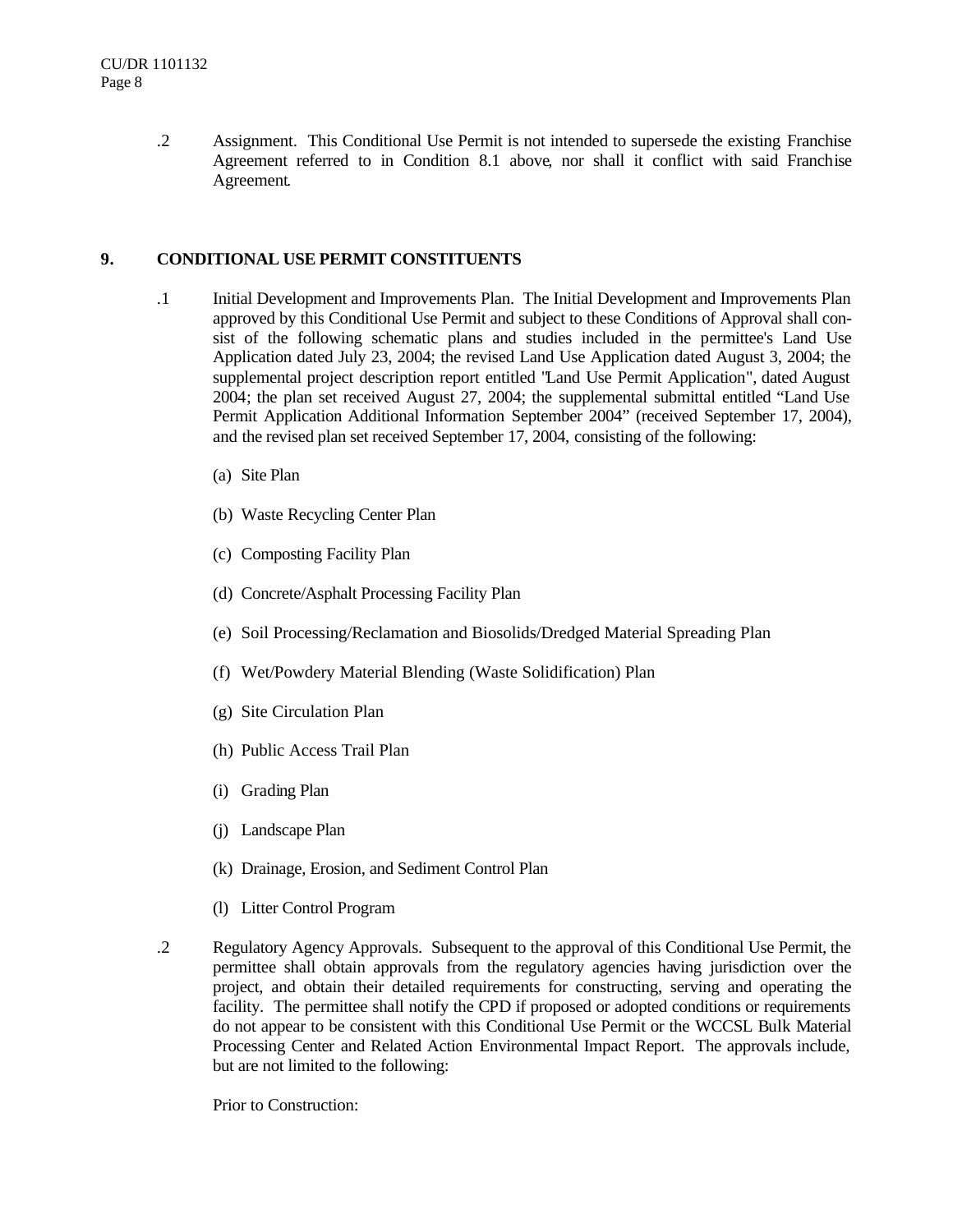- (a) General National Pollution Discharge Elimination System (NPDES) Industrial Activities Permit from the San Francisco Regional Water Quality Control Board (SFRWQCB).
- (b) Authority to Construct from the BAAQMD.

Prior to Operation:

- (a) General NPDES Industrial Activities Permit (SFRWQCB)
- (b) Permit to Operate from the BAAQMD.
- (c) Solid Waste Facilities Permit from the Local Enforcement Agency, with concurrence of the California Integrated Waste Management Board.
- .3 Final Development and Improvements Plan. Subsequent to the approval of the Conditional Use Permit and prior to the commencement of any construction, the permittee shall submit a Final Development and Improvements Plan (FDIP) to the CPD and Richmond Public Works Department (RPWD) for review and approval. The FDIP shall be consistent with the project approved by the Conditional Use Permit, but prepared to a level of detail appropriate for the review of engineering and construction proposals. It shall also be consistent with the project's Initial Development and Improvements Plan, Environmental Impact Report (EIR) findings, Conditional Use Permit application, and these Conditions of Approval. The FDIP shall include:
	- (a) A Site Development Plan.
	- (b) A Resource Recovery Program, described in Section 17.
	- (c) A Landscaping Plan.
	- (d) A Transportation and Circulation Plan, as described in Section 19.
	- (e) A Site Services and Utilities Plan, as described in Section 20.
	- (f) A Drainage, Sediment and Erosion Control Plan, described in Section 21.
	- (g) National Pollution Discharge Elimination System Stormwater Permit, as described in Condition 9.2(a).
	- (h) Seismic Design, as described in Section 22.
	- (i) Litter Control Program, as described in Section 25.
- .4 Phased Approval and Phased Construction. In reviewing the FDIP, the CPD and/or the RPWD may provide for phased approval of the FDIP and the subsequent phased construction of the project.
- .5 Revisions to Final Development and Improvements Plan. The FDIP may be revised to reflect changes in facility operation due to changes in applicable local, state and federal laws and regulations. All revisions to the FDIP shall be reviewed and approved by the CPD.

## **10. ELIGIBLE MATERIAL TRANSPORT VEHICLES**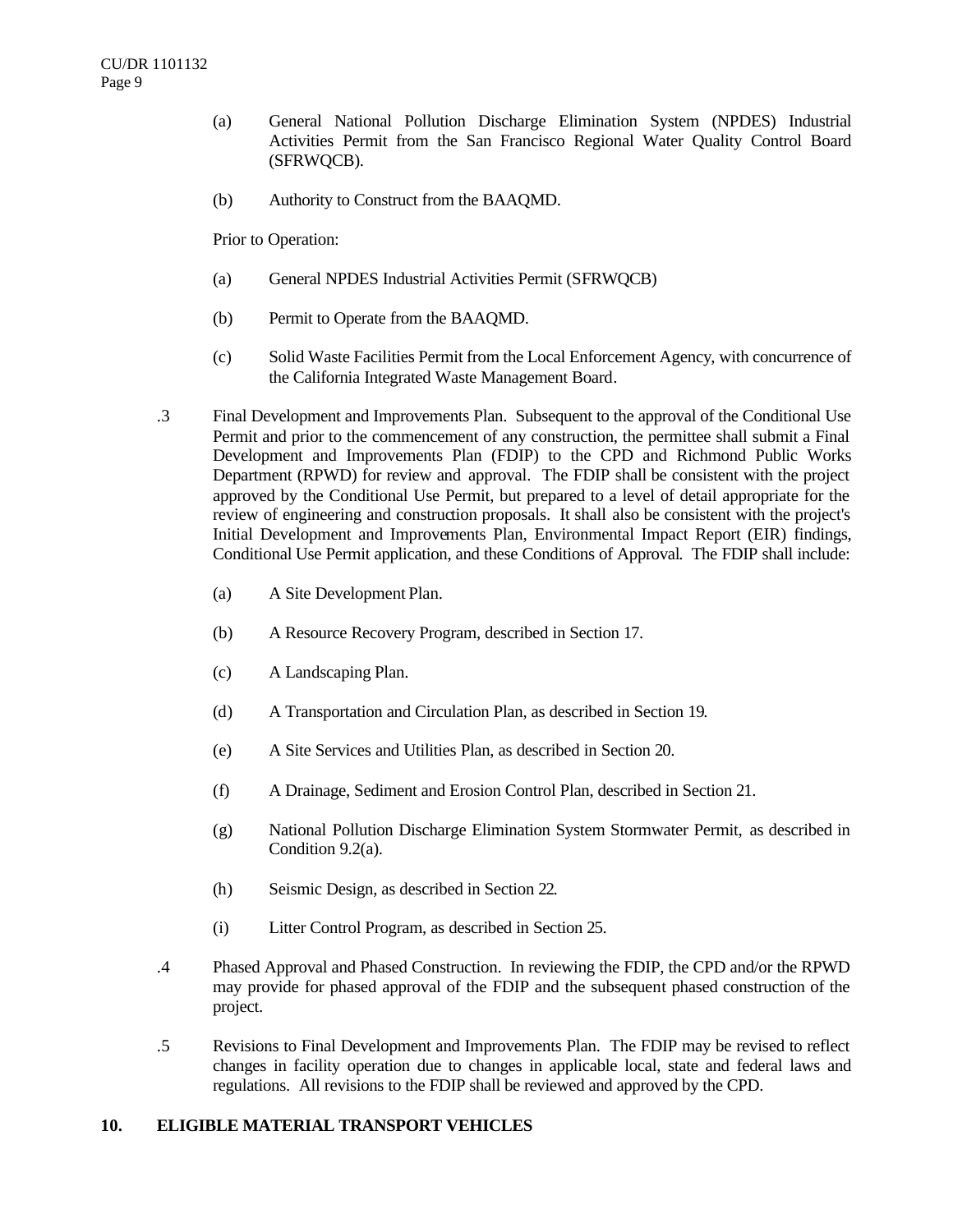- .1 Eligible Vehicles. The permittee shall admit only the following transport vehicles to the facility:
	- (a) Self-hauler and commercial vehicles conveying eligible loads.
	- (b) Large-capacity trucks originating from the IRRF CPF site carrying eligible loads.
	- (c) Packer, drop-box, and other collection service solid waste collection vehicles.
	- (d) Vehicles hauling recyclable materials to and from the facility.
	- (e) Vehicles used for the transfer of residual waste to or from the IRRF CPF or a permitted landfill.

## **11. ELIGIBLE AND INELIGIBLE MATERIAL**

- .1 Eligible Material. The permittee may accept "Solid Waste" as that term is defined by Section 40191 of the Public Resources Code for processing at the facility.
- .2 Ineligible Wastes. The permittee shall not allow the following wastes to be received at the facility:
	- (a) Designated Wastes, as defined by Section 2522 of Article 2 of Chapter 15, Title 23, of the California Code of Regulations.
	- (b) Infectious wastes and untreated medical wastes.
	- (c) Hazardous and toxic wastes
	- (d) Radioactive wastes.
- .3 Special Handling of Wastes. The following wastes may be received only in compliance with applicable regulations or the following conditions.
	- (a) White goods (appliances) must be handled under a CFC removal program that is in compliance with applicable regulations and approved by CPD and LEA.
	- (b) Tires must be handled and disposed in accordance with applicable laws and regulations, including Section 17355(a) of Title 14 of the California Code of Regulations.
	- (c) Utility sludges, dredged materials, and other wet wastes must be handled in accordance with the Mitigation Measures, and Control Measures Incorporated by Applicant, identified in Impacts and Mitigation Measures 11-7, 11-8, and 11-9 of the WCCSL Bulk Materials Processing Center and Related Actions Project EIR.
	- (d) Universal Waste must be handled according to current regulations.
	- (e) Powdery wastes must be handled in accordance with Control Measures Incorporated By Applicant (n), (o), and (p) listed in Impact and Mitigation Measure 10-2 of the WCCSL Bulk Materials Processing Center and Related Actions Project EIR, page 10- 20.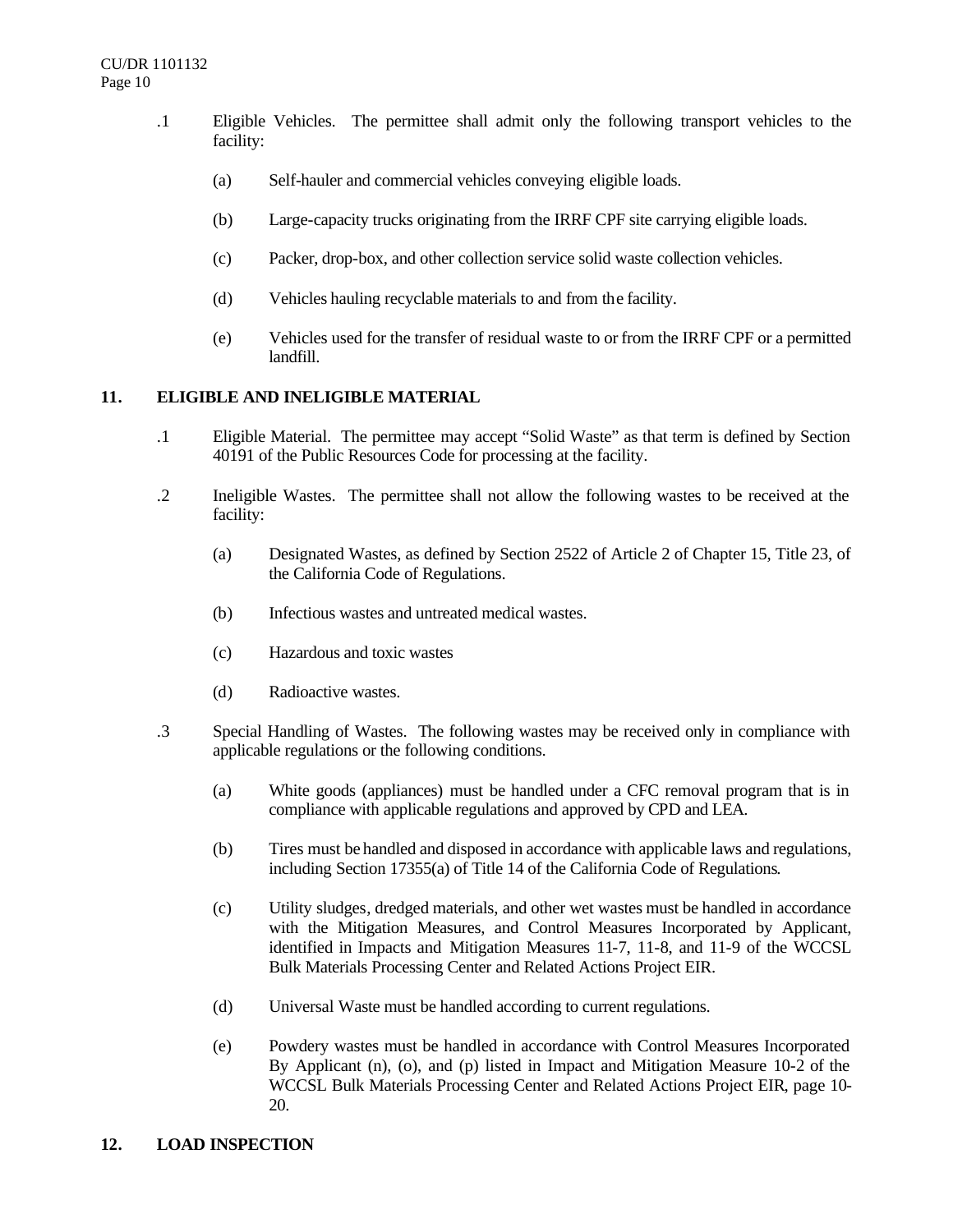.1 Eligible Loads. The permittee shall prepare and implement a program for checking loads at the WCCSL/BMPC gate house. The load inspection program shall include inspection for smoldering loads, hazardous and other ineligible wastes, and the procedures for their handling and disposal. The program shall be approved by the CPD. The program may be operated in conjunction with the load inspection program required in Contra Costa County Land Use Permit 2054-92.

# **13. MATERIAL TRACKING**

.1 Scales. The permittee shall utilize the scales at the WCCSL to weigh incoming and outgoing vehicles. A weighing program, approved by the CPD and Director of Weights and Measures, shall be implemented to monitor material tonnage and origin. The program may be operated in conjunction with the tracking program required in Contra Costa County Land Use Permit 2054- 92. Personal vehicles, autos and small trucks may be exempted from the weighing program by the Director of CPD.

## **14. OPERATING PARAMETERS**

- .1 Vehicle Operations. Operations of eligible vehicles on-site shall be allowed 24 hours per day, seven days per week.
- .2 Operating Days. The BMPC shall remain open for business seven days a week, excepting Christmas, Thanksgiving, Fourth of July, and New Year's Day.
- .3 Hours Open to the Public. The Waste Recycling Center shall remain open to the public until 5:00 pm, unless this is precluded by conditions at the landfill.
- .4 Processing Activity Hours of Operation. For the purposes of this condition, "processing activity" shall include, but not be limited to, the loading and unloading of material, processing of material (crushing of concrete and/or asphalt, wood chipping or grinding, transporting of material within site boundaries, etc.), and any other manipulation of materials. Processing activities at the facility are limited to the following schedule:
	- (a) Landfill operation, receiving of materials, on-site loading and transporting of materials, disposal of wastes, placement of soil cover: 24 hours per day, seven days per week.
	- (b) Concrete processing: 5:00 am to midnight, Monday through Saturday.
	- (c) Chipping and grinding green materials and wood: 5:00 am to midnight, 7 days/week.
	- (d) Composting processing: 5:00 a.m. to midnight, 7 days/week.
	- (e) Waste Recycling Center operation and transport: 24 hours per day, seven days per week.
	- (f) Soil processing/reclamation and biosolids/dredged material spreading: 5:00 a.m. to midnight, 7 days/week.
	- (g) Wet waste/powdery materials processing (waste solidification): 5:00 a.m. to midnight, 7 days/week.
	- (h) Equipment maintenance: 5:00 a.m. to 10:00 p.m., Monday through Saturday.
	- (i) Loading and unloading of barges: 6:00 am to 8:30 pm, seven days per week.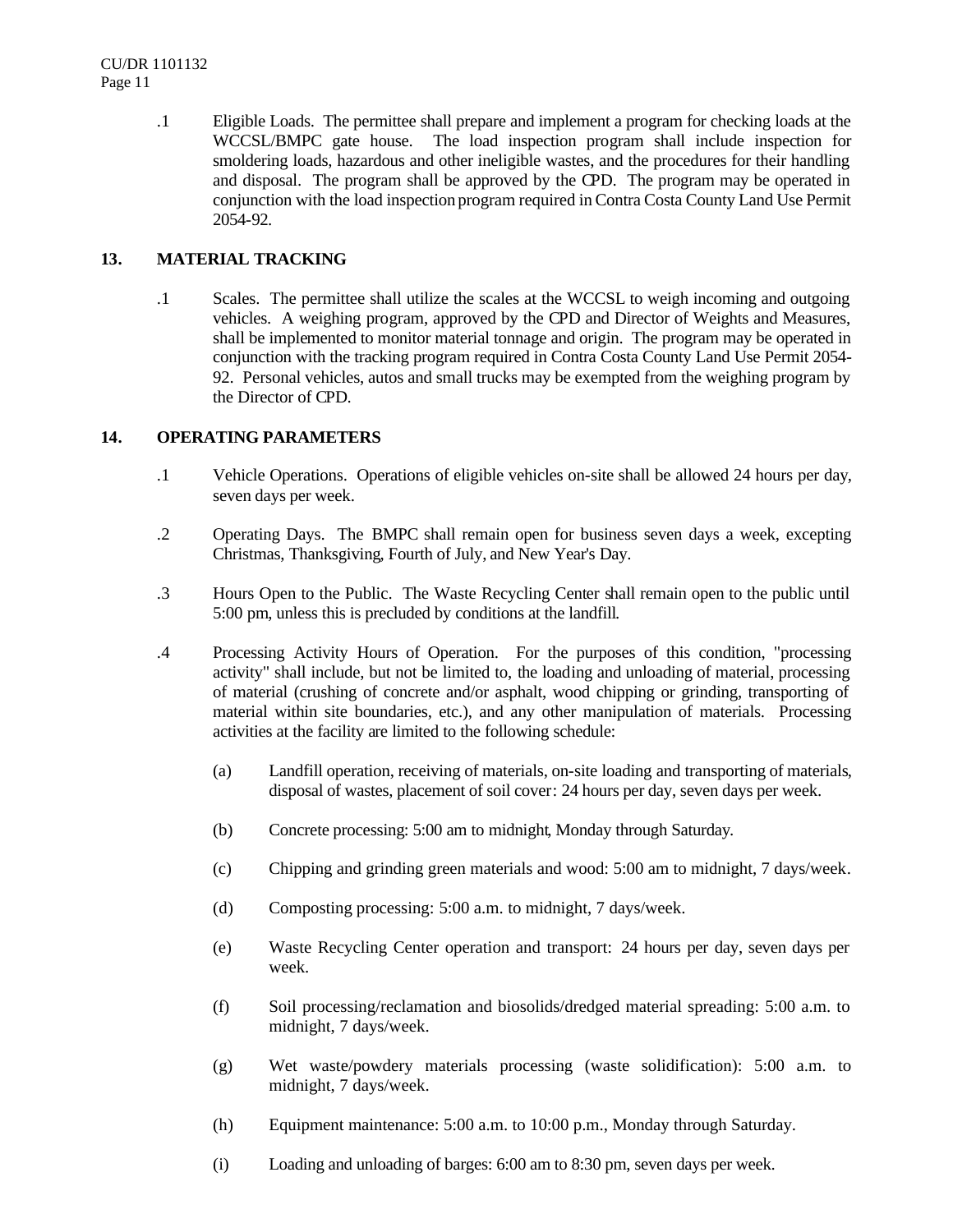- (j) The Planning Director may administratively shorten or extend the hours of operation prescribed above. This action shall be taken only after consultation with the permittee and the LEA. To shorten the hours of operation, the Director shall find that the changes are needed to mitigate substantial noise, traffic, or similar impacts arising from the operation of the facility which were not known when this Conditional Use Permit was adopted. To extend the hours of operation, the Director shall find that the longer hours will not cause traffic, noise, glare, or similar impacts of facility operations to substantially increase in the vicinity.
- .5 Exemptions. The permittee may request in writing, and the Planning Director may grant, exemptions to Conditions 13.2, 13.3, and 13.4 for specific times for cause.
- .6 Operations Information. The permittee shall post a sign at the BMPC entrance which notes the days and hours the facility is open to receive materials, and open to self-haulers. The sign shall also note the days the facility is closed due to holidays.
- .7 Maximum Daily Quantities. The BMPC may receive the daily maximum quantities of materials listed below (as specified in Table 3-3, page 3-15 of the WCCSL Bulk Materials Processing Center and Related Actions EIR). Recovery and diversion rates for these materials are listed in Condition 17.1.
	- (a) Mixed waste at Waste Recycling Center: 1,400 tons/day (TPD)
	- (b) Green waste, organics and wood waste at the organics processing area: 1,134 tons/day (TPD)
	- (c) Concrete and asphalt materials: 2,026 tons/day (TPD)
	- (d) Waste soil and dredged materials: 748 tons/day (TPD)
	- (e) Wet wastes and powdery materials, excluding biosolids from the West County Wastewater District (WCWD) treatment plant: 196 tons/day (TPD)
- .8 Maximum Storage Capacity. The BMPC may have on-site at any given time the following maximum quantities of materials:
	- (a) Wood wastes: 10,000 CY or 25,000 tons of unprocessed wood waste in storage; 55,000 CY or 22,000 tons of shredded wood and mulch products in storage.
	- (b) Compost Materials: 150,000 CY or 56,000 tons of materials undergoing composting; 32,000 CY or 12,800 tons of unscreened compost in storage.
	- (c) Concrete: 110,000 CY or 175,000 tons of unprocessed broken concrete or asphalt rubble in storage; 60,000 CY or 95,000 tons of crushed concrete and asphalt products in storage.
	- (d) Mixed Solid Waste at Waste Recycling Center: 1,000 tons of mixed solid wastes temporarily stored on site; 1,600 CY of recycled materials in storage (cardboard, wood, metals, glass, plastic).
	- (e) Wet/Powdery Material Blending (Waste solidification): 5,000 tons and 10,000 gallons of unprocessed materials in storage.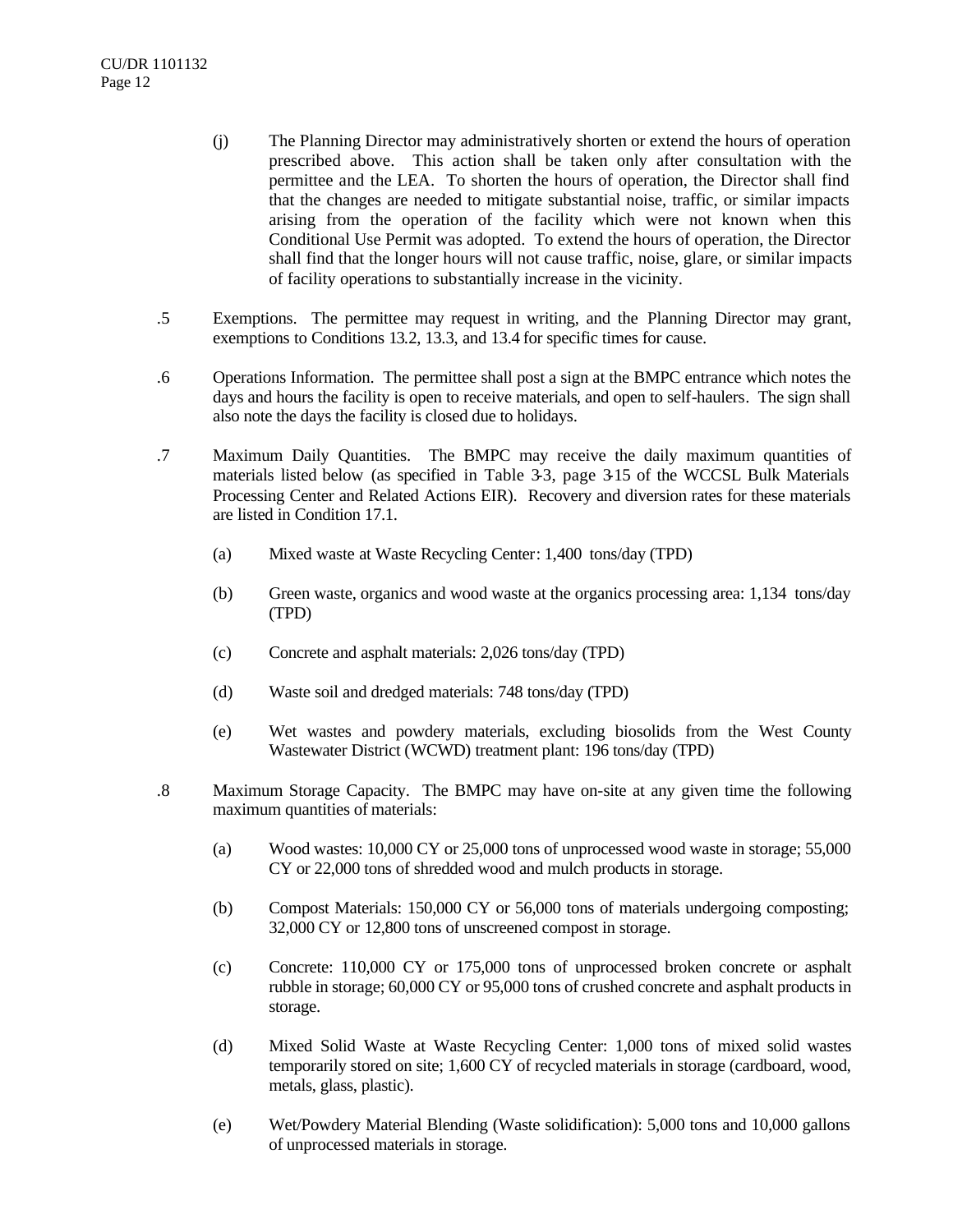- (f) Soil Reclamation and Biosolids/Dredged Material Spreading: 20,000 tons of material awaiting processing in storage; 6,500 tons of processed material in storage.
- .9 Additional operating parameters include:

#### **Composting:**

- (a) Compost windrows shall be maintained at sufficiently low heights to help avoid spontaneous combustion of the composting materials. Wood waste and other shredded material shall be kept in separate piles. Windrows shall be turned with sufficient frequency, or otherwise aerated, to avoid elevated composting temperatures and attendant risk of auto-combustion.
- (b) Composting facility operators shall monitor the carbon/nitrogen ratio of the material added to the windrow and assure aeration through appropriate means such as frequent turning and/or use of the aerated static pile technique.
- (c) Odors caused by composting of food waste shall be controlled through implementation of Mitigation Measure 10-5 in the EIR for the WCCSL Bulk Materials Processing Center and Related Actions Project, as well as the following Control Measures Incorporated by Applicant identified in Impact 10-5 of the EIR:
	- 1. The Applicant would work with the LEA to assure facility compliance with the odor impact minimization plan (OIMP) required by 14 CCR, Division 7, Chapter 3.1, Section 17863.4.
	- 2. Food processing industry materials would be rapidly incorporated (within hours) with other compostible materials, shredded materials, or compost.
	- 3. The windrows would be turned on an average of twice per week, or otherwise aerated, to maintain aerobic conditions.
	- 4. A monitoring program would be implemented to track the composting process and implement operational adjustments as necessary.
	- 5. The operations areas would be regraded as needed to ensure drainage and prevent ponding of compost leachate.
- (d) The applicant shall screen materials in loads brought to the BMPC for the presence of potential pollutants, use defined grading and silt barriers to control silt, direct runoff over grassy surfaces, and shall comply with the requirements of the SFRWQCB and CIWMB for runoff to the runoff-control pond.
- (e) The applicant shall cooperate with the Bay Area Air Quality Management District, the City, and the County to identify and implement measures to minimize  $PM_{10}$  emissions. This shall include, but not be limited to, implementation of Mitigation Measure 10-2 in the EIR for the WCCSL Bulk Materials Processing Center and Related Actions.
- (f) The potential for airborne bioaerosols and endotoxins during composting shall be controlled by the following Control Measures by Applicant identified in Impact 11-6 of the EIR:
	- 1. In the absence of rain, water shall be applied at least twice daily, more often when windy, on internal roads for dust control purposes.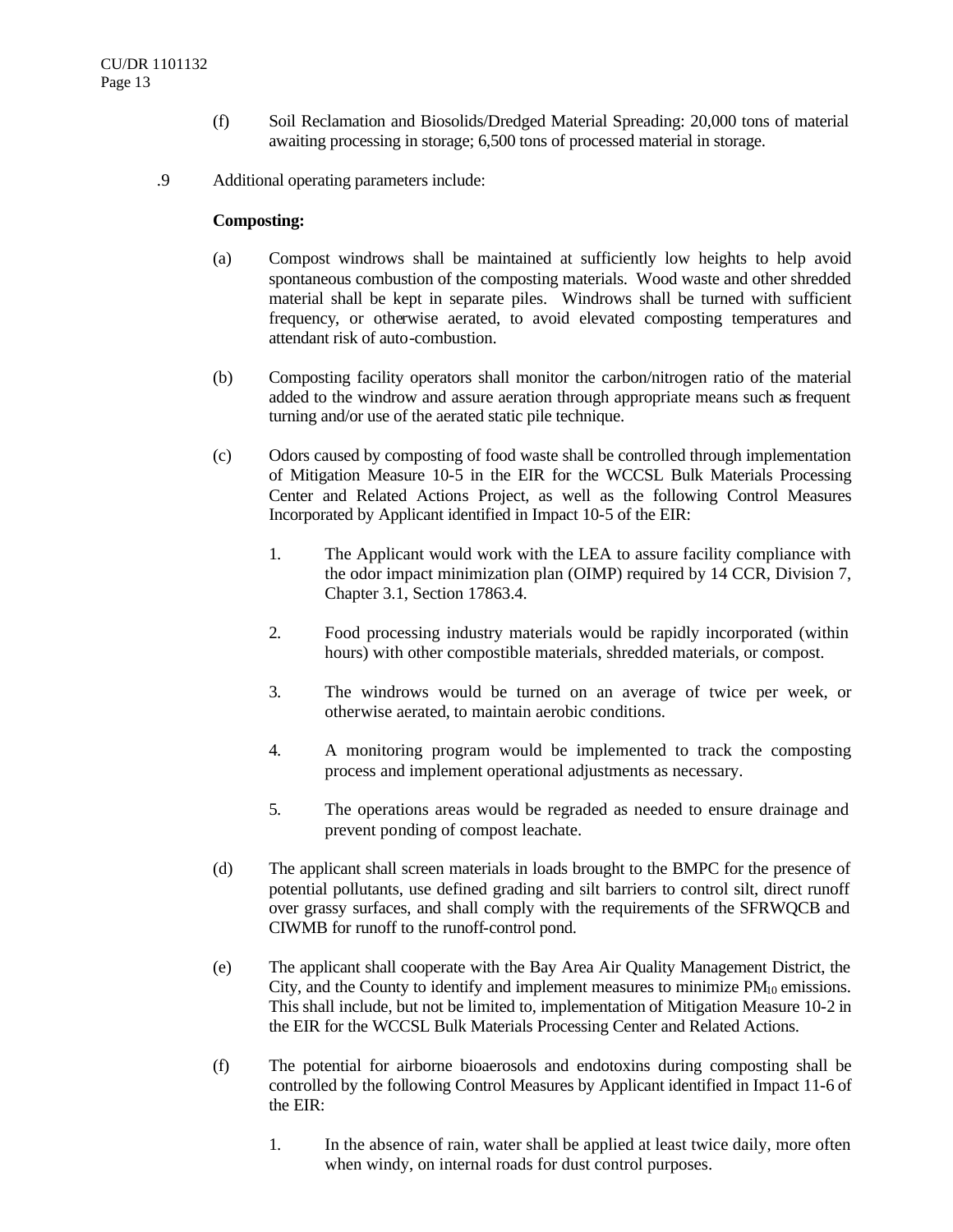- 2. Green waste, wood waste, and composting materials shall be watered as unloaded.
- 3. Green waste, wood waste, and composting materials shall be pre-screened to avoid dusty materials.
- 4. Water spray shall be applied during the shredding process to wet the material being shredded.
- 5. Water shall be applied on the compost windrows and pathways prior to aeration (turning).
- 6. Finished stabilized compost shall be screened and loaded during low wind speed conditions (less than 20 mph); handling of compost shall be suspended if the wind speed increases (above 20 mph).
- 7. Heavy equipment shall have enclosed cabs for operators, and other employees shall be required to use dust masks as necessary.
- 8. Uniforms shall be made available to employees, and shower facilities shall also be available in the proposed WRC so employees can shower and change clothes at the end of the day.
- 9. Wind fences and berms shall be strategically located in the Organics Materials Processing Area to reduce wind effects and control wind erosion.
- (g) The Applicant shall comply with Federal and State regulatory standards for compost operation, pollutant concentrations, pathogen reduction, monitoring, recordkeeping, and reporting.
- (h) The Applicant shall comply with applicable Federal rules and revised California rules regarding composting and control of the plant pathogen *Phytophthora ramorum,* the causative agent of Sudden Oak Death*.* If finished compost or mulch are transported out of the quarantined area, a Compliance Agreement would be executed with the County Agricultural Commissioner at the required time and specified conditions therein would be followed.

## **Biosolids Application:**

- (i) Biosolids applications shall be controlled through implementation of Mitigation Measure 11-7 for the WCCSL Bulk Materials Processing Center and Related Actions Project, as well as the following Control Measures Incorporated by Applicant identified in Impact 11-7 in the EIR:
	- 1. Biosolids shall not be placed in any area where the public can have contact with the materials. During biosolids application, sensitive portions of the upper portion of the Phase 2 and 3 Trail shall be closed for a 4- to 6-week period and areas fenced off to prevent public access until the materials are disked into the soil surface of the landfill cover.
	- 2. Signs shall be posted at the edge of biosolids application areas indicating boundaries of the area and warning unauthorized persons of the restricted access.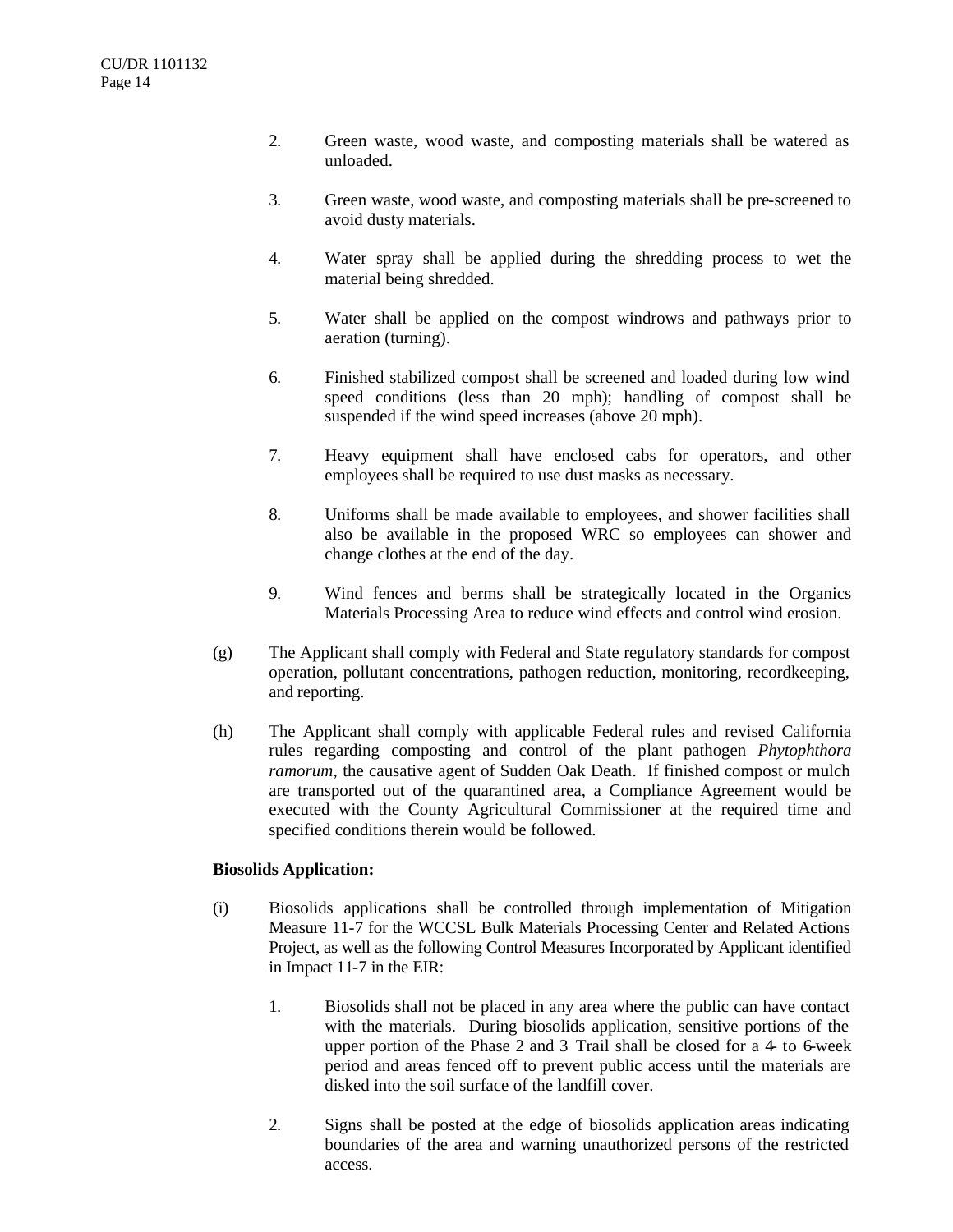- 3. Spray application of liquid biosolids of typically 2 to 6 percent solids shall be conducted at the southwestern portion of the WCCSL site only under favorable wind conditions (e.g., less than 10 mph), when wind drift of bioaerosols to the Trail is not likely.
- 4. Spray application of biosolids shall be conducted in a downwind direction and applications adjusted to account for wind speeds and directions. Spraying shall be suspended if necessary (wind speed in excess of 20 mph or wind blowing toward the Trail).
- 5. Employees shall be required to use protective clothing and instructed in proper biosolids handling procedures.
- 6. Regular follow-up observations of working practices shall be conducted by the Applicant and quarterly employee re-training would be required to ensure public health safeguards are met.
- 7. An annual report shall be prepared, under the review and oversight of the LEA, which summarizes the health protection procedures that were followed, any problems, and corrective measures that were or need to be taken.

# **Biosolids Quality**

- (j) Biological and chemical quality of biosolids shall be controlled through implementation of the following Control Measure Incorporated by Applicant identified in Impact 11-8 in the EIR for the WCCSL Bulk Materials Processing Center and Related Actions Project:
	- 1. Prior to accepting biosolids from WCWD or other sources, or dredged materials, the Applicant shall enforce WCCSL's Waste Acceptance Guidelines and require the project sponsor to provide sufficient chemical characterization data that would enable the Applicant to demonstrate to the RWQCB that the material is non-hazardous pursuant to 40 CFR Part 261 and 22 CCR, Division 4.5, Chapter 11, Article 3.
	- 2. Prior to accepting biosolids from sources other than WCWD, the Applicant shall enforce WCCSL's Waste Acceptance Guidelines and require the entity to provide documentation (including test results) that the biosolids meet pollutant limits included in 40 CFR 503 and 14 CCR §17868.2 regulations, and testing standards under 22 CCR.

# **15. CONSTRUCTION CONDITIONS**

- .1 Construction Defined. For the purposes of this Conditional Use Permit, "construction" is defined as those activities which encompass the startup of equipment, preparation of the site (e.g. movement of earth and grading), installation of utilities, erection of structures and improvements to the site (e.g. landscaping, fencing and placement of berms). Maintenance, repair and servicing of equipment are not considered construction activities.
- .2 Hours of Construction. The permittee shall restrict outdoor construction activities to the period from 7:00 a.m. to 6:00 p.m., Monday through Friday.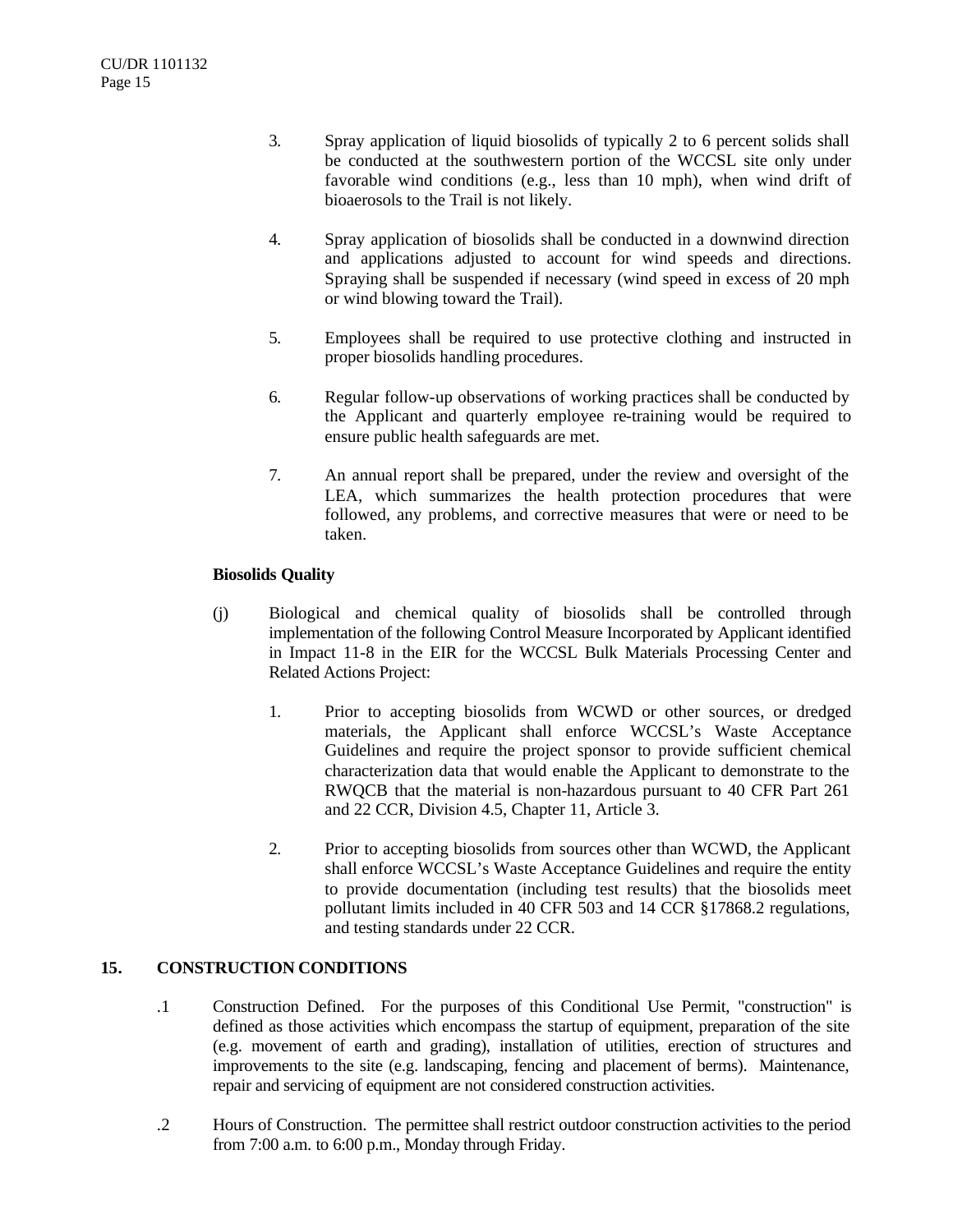- .3 Exemption. The permittee may request in writing, and the Planning Director may grant, exemptions to Condition 15.2 for specific times for cause.
- .4 Construction Approvals. Written authorization by the CPD is required before construction may commence. These authorizations may be issued in a phased manner (see Condition 9.4).
- .5 Dust Suppression. See Condition 23.4.
- .6 Storm Water Discharge. See Section 21.
- .7 Construction Debris. The permittee shall recycle, or cause to be recycled, as much of the construction debris as feasible and dispose of the remaining debris in a permitted landfill.
- .8 Construction Noise. See Section 24.1.

## **16. EQUIPMENT ACTIVITY AND MAINTENANCE**

- .1 Equipment Activity and Maintenance. The permittee shall maintain BMPC equipment in optimum working order. Equipment shall be shut off when not in use with the exception that diesel engines shall be allowed to idle rather than start up and shut down frequently. Equipment shall be stored, serviced, and repaired in a maintenance area designated in the Final Development and Improvements Plan and approved by the City and CCDD. Maintenance records, subject to review by both the City and CCDD, shall be kept on all pieces of facility equipment.
- .2 Containment features. Vehicle washing areas and maintenance structures shall be designed to ensure containment of liquids. All liquids collected from these areas shall be treated as required by WCCSD or other applicable regulations.

## **17. RESOURCE RECOVERY**

- .1 Resource Recovery. Table 3-4, pages 3-26 of the WCCSL Bulk Material Processing Center and Related Actions EIR quantifies how the BMPC project, as proposed and evaluated in the EIR, could divert or beneficially reuse 78 percent of incoming waste from landfill disposal. The permittee shall implement the BMPC beneficial re-use programs and use its best efforts to attain the postulated diversion or beneficial reuse rates, as expressed in tons, identified in the EIR. The permittee shall document the beneficial re-use as specified in Sections 7.6 and 7.7. Maximum daily quantities of materials received at these facilities are identified in condition 14.7. Percentage rates refer to the percentage of material brought in that is beneficially reused:
	- (a) Waste Recycling Center Mixed Waste Processing Facility

(1) Residual Solid Waste. Residual Solid Waste is that waste remaining after recycling activities prior to collection. This material is not subject to further processing except for removal of materials from recyclable rich loads, and removal of identified household hazardous waste.

(2) Self-Haul Mixed Waste. Self-Haul Mixed Waste is residential, commercial or industrial waste brought to the WRC facility in non-franchised haul vehicles. For Self-Haul Waste, permittee agrees to use its best efforts to recover recyclable materials for beneficial re-use reflective of the performance of the Waste Shuttle Facility at the WCCSL facility for the twelve month period preceding issuance of the permit. Twenty-five percent (25%) beneficial reuse is the postulated diversion or beneficial reuse rate for self-haul mixed waste.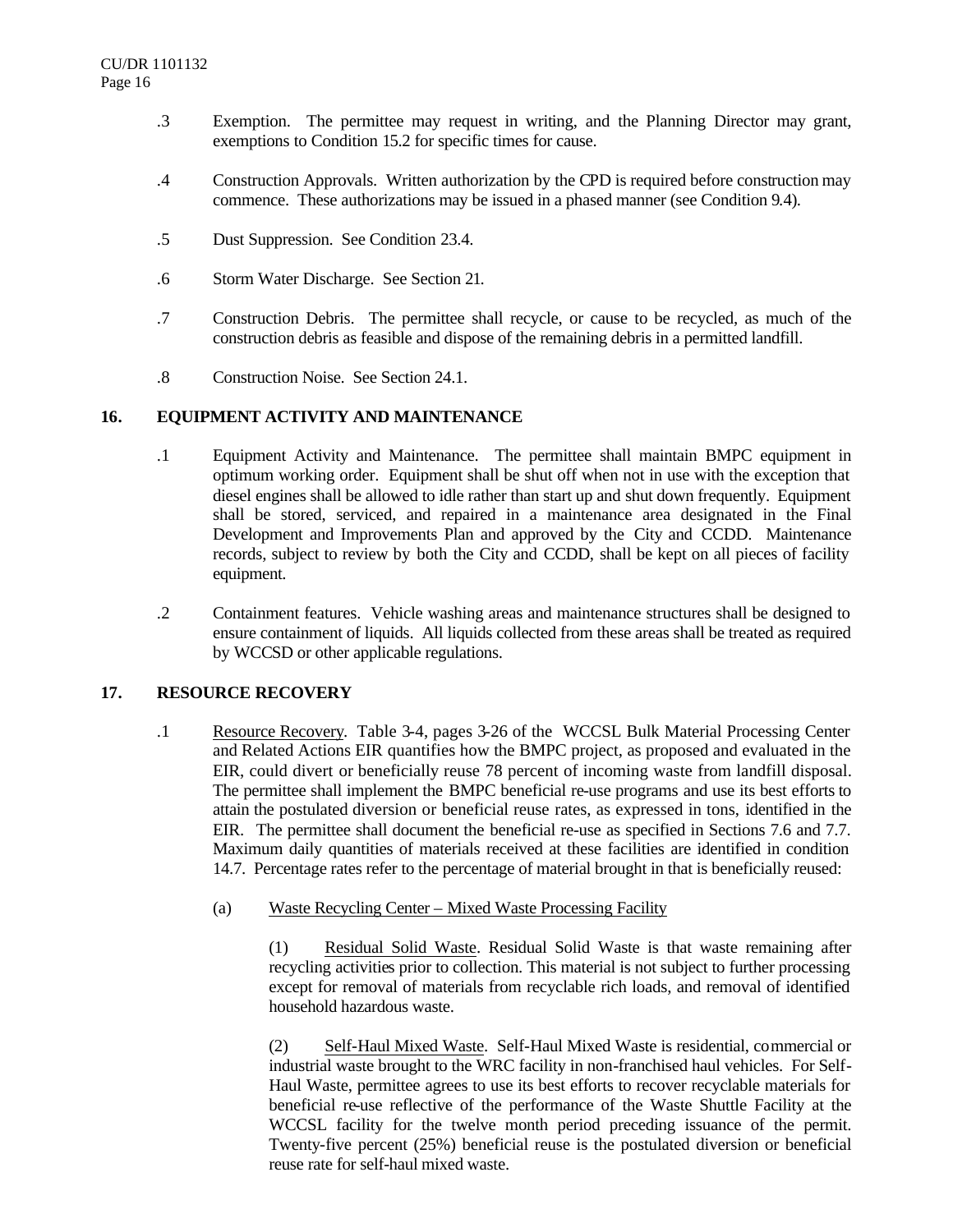- (b) Bulk Materials Processing Activities: Percentage rates refer to the percentage of material brought in that is beneficially re-used:
	- (1) Composting: 90 percent beneficial re-use
	- (2) Wood waste recovery: 90 percent beneficial re-use
	- (3) Concrete/asphalt processing: 100 percent beneficial re-use
	- (4) Soil reclamation (soil reclamation + biosolids/dredged materials): 95 percent beneficial re-use
	- (5) Wet/powdery materials: 93 percent beneficial re-use
- .2 Best Efforts. "Best Efforts" as used herein means the permittee shall use available economically feasible means to maximize diversion of recyclable materials from landfill disposal. City and permittee shall review permittee's efforts to remove recyclable materials from the waste stream six months after commencement of operation and on an annual basis thereafter.
- .3 Diversion or Beneficial Re-use Rate Adjustments. After operating experience is gained at the BMPC and WRC, permittee may request from the CPD diversion or beneficial re-use rates adjustments based on actual data on material received and beneficially re-used by each individual facility component.

## **18. LIGHTING**

.1 Lighting. The permittee shall design and locate the lighting system to reduce glare and to not substantially impact area land uses. The permittee shall install directional shading on all outdoor lamps for night operation. In addition, focused security lamps with directional shading shall be installed as necessary.

## **19. TRANSPORTATION AND CIRCULATION PLAN**

- .1 Transportation and Circulation Plan. The permittee shall prepare and submit a Transportation and Circulation Plan, and obtain the approval of the Richmond Public Works Department (RPWD) and the CPD prior to beginning transportation-related construction. The Transportation and Circulation Plan shall be submitted as part of the FDIP. The Plan shall detail the on-site circulation, including parking, vehicle storage and queuing areas.
- .2 Preliminary Plan Submittal. Should any public roads occur within the WCCSL property, the permittee shall submit a sketch/alignment plan to the RPWD, Road Engineering Division, for review showing all public road improvements prior to starting work on the improvement plans. The sketch/alignment plan shall be to scale and show proposed and future curb lines, lane striping details and lighting. The sketch/alignment plan shall also include adequate information to show that adequate sight distance has been provided.
- .3 Access Route. Access to and from the BMPC site shall be, by vehicle type, via the following routes:
	- (a) Commercial and recyclables haulers from I-80 from the north I-80, Richmond Parkway, and Parr Boulevard; from the south - I-580, Castro Street, Richmond Parkway, and Parr Boulevard.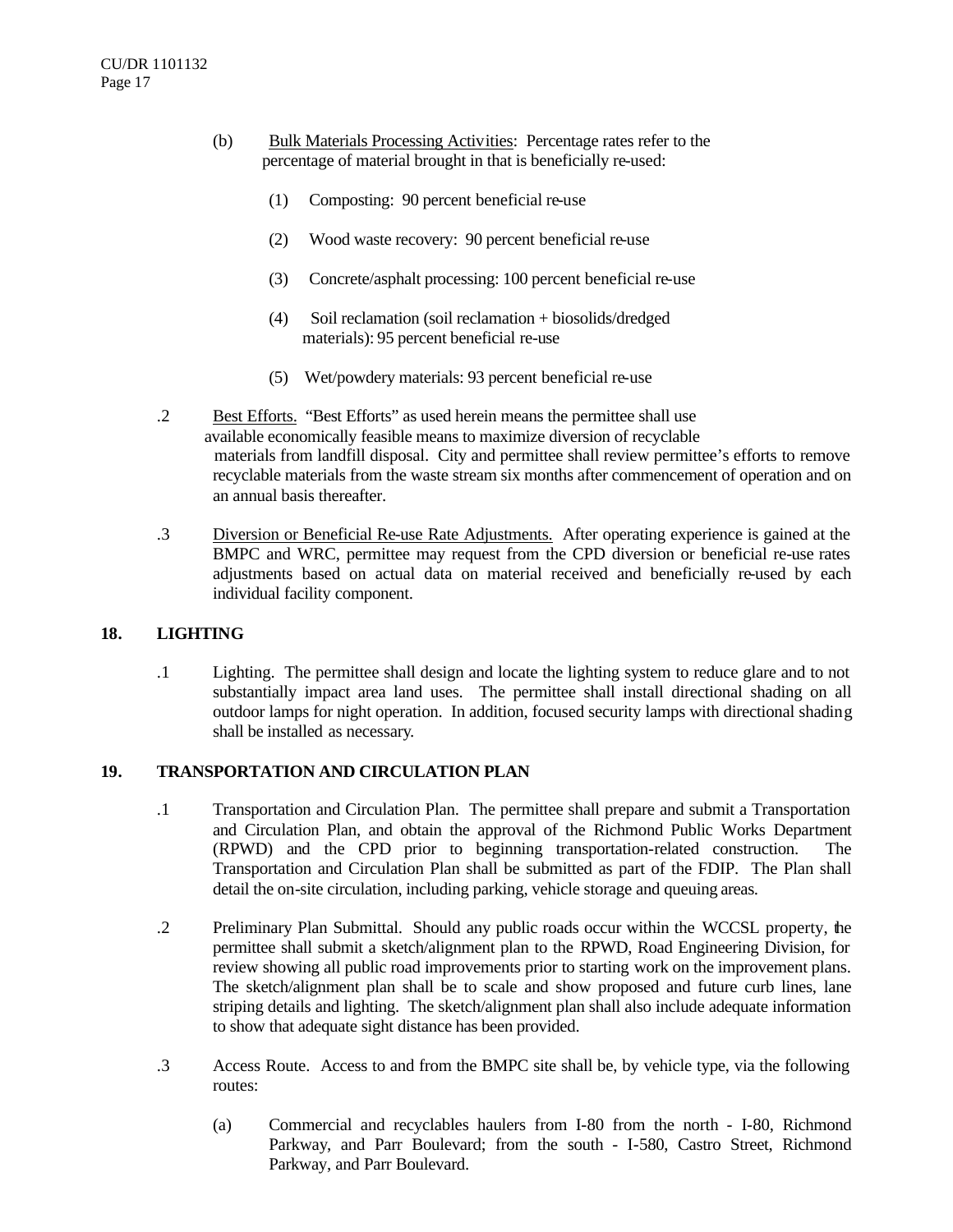(b) All vehicle traffic between the IRRF CPF and the BMPC site - Pittsburg Avenue, Richmond Parkway, and Parr Boulevard.

The permittee shall specify use of the above prescribed routes in all user contracts and shall notify non-contract users of these requirements. A more direct route for local commercial haulers may be submitted for review and approval by CPD. Exemption from these prescribed routes is allowed if detour routes are in force.

- .4 Violation of Prescribed Haul Route. Upon a determination by the City that a user of the BMPC has violated Condition of Approval 19.3 by using a prohibited access route, and upon a written direction by the City, the permittee shall notify the hauler that a repeated violation will result in removal from the facility's list of approved haulers, or other sanction(s) directed by the City. A system for reporting alleged violations and for monitoring enforcement data shall be established by the City and permittee prior to facility operation.
- .5 Public Access. The permittee shall implement a public access trail, with landscaping and trail improvements around the perimeter of the site, in accordance with the "West Contra Costa Sanitary Landfill, Inc. Shoreline Public Access Trail Development Plan", contained in Appendix 3K of the WCCSL Bulk Materials Processing Center and Related Actions Draft EIR.

The plans for public access shall implement the public access policies of both the City and Contra Costa County as they affect the existing landfill site to the extent that the policies can be accommodated by and do not interfere with the permitted activities and the landfill Closure/Post Closure Maintenance Plan. The permittee may be required to dedicate or reserve for future dedication easement areas on the WCCSL property to ensure the future viability of the City of Richmond and Contra Costa County public access policies.

.6 Public Access Trail Maintenance. The permittee shall be responsible for maintenance of the trail, as described in Appendix 3K, section 11.2 of the WCCSL Bulk Materials Processing Center and Related Actions Draft EIR. WCCSL, Inc's, responsibility for trail maintenance will remain in full force so long as there are business ventures operating on the WCCSL property whether these business ventures are operated by WCCSL, Inc. or its successor. In the event that WCCSL, Inc. or its successor is no longer operating any businesses on the property, then all private fiscal responsibility for the Trail will cease. In the event that WCCSL, Inc. or its successor is no longer fiscally responsible for the maintenance of the Trail, WCCSL or its successor will meet with the City of Richmond, Contra Costa County, ABAG Bay Trail staff, and Trails for Richmond Action Committee to discuss funding source alternatives before any closure of the trail.

Construction and maintenance of the trail shall be in compliance with the following conditions:

- (a) Dogs shall not be permitted on the Trail, in accordance with Control Measure Incorporated by Applicant 9-1 (a), identified in Impact and Mitigation Measure 9-1 of the WCCSL Bulk Materials Processing Center and Related Actions Project EIR.
- (b) An interpretive program shall be implemented explaining the sensitivity of the surrounding marshland habitat, in accordance with Control Measure Incorporated by Applicant 9-1 (b), identified in Impact and Mitigation Measure 9-1 of the WCCSL Bulk Materials Processing Center and Related Actions Project EIR.
- (c) The Trail (Barrier) Planting Recommendations developed by Environmental Stewardship  $\&$ Planning shall be implemented to control the spread of invasive exotics and to establish a protective buffer of native vegetation between the proposed Trail alignment and adjacent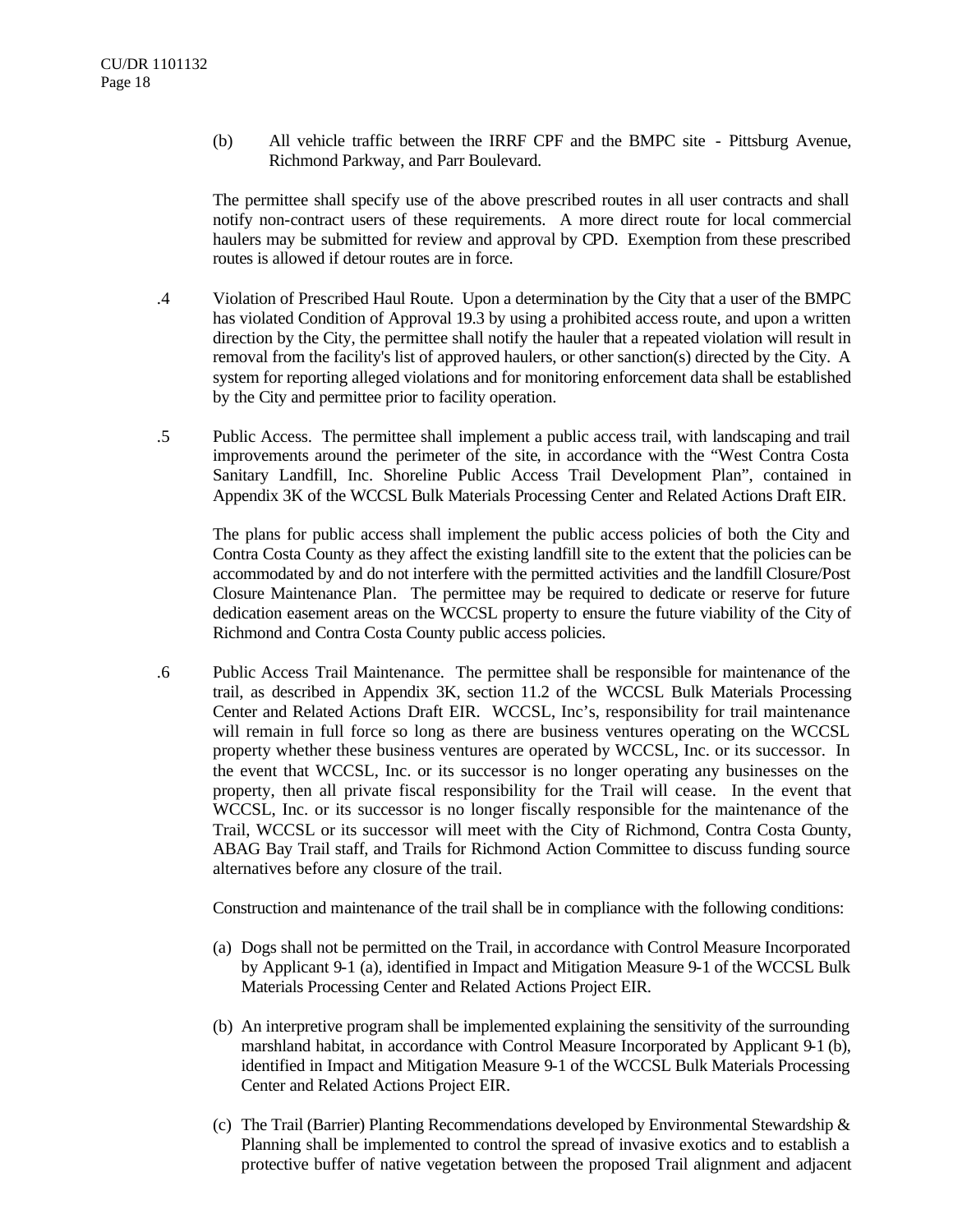marsh and open water habitats, in accordance with Control Measure Incorporated by Applicant  $91$  (c), identified in Impact and Mitigation Measure  $91$  of the WCCSL Bulk Materials Processing Center and Related Actions Project EIR.

- (d) The interpretive program proposed by the Applicant shall be developed in consultation with the Bay Conservation Development Commission (BCDC) and DFG to educate Trail users of the sensitivity of the marshland and open water habitat to wildlife, the prohibition on take and harassment of special-status species, and the requirement of staying on the Public Access Trail to minimize disturbance to sensitive wildlife, in accordance with Mitigation Measure 9-1(a) of the WCCSL Bulk Materials Processing Center and Related Actions Project EIR.
- (e) Adequate controls shall be developed as part of the interpretive program to prevent human access into the San Pablo Creek Marsh habitat along 600 feet of the Phase 3 segment of the Trail north of the WCCSL, in accordance with Mitigation Measure 9-1(b) of the WCCSL Bulk Materials Processing Center and Related Actions Project EIR. This may require use of exclusionary fencing, and shall at minimum include installation of permanent signage at 100 foot intervals which states:

No Trail Access Sensitive Wildlife Habitat Visitor Access Prohibited

- (f) Dogs shall be prohibited from using the Trail, in accordance with Mitigation Measure 9- 1(c) of the WCCSL Bulk Materials Processing Center and Related Actions Project EIR. Permanent signage shall be installed as part of the interpretive program at the trailhead and as separate permanent signs within 100 yards of the beginning of the northern and southern trail segments explaining the sensitivity of the area and clearly state "No Dogs Allowed." Signage shall refer users to other local shoreline parks where dogs are permitted (e.g. Berkeley Shoreline Park, Point Isabel). Experience gained from operation of the Trail shall be used by the appropriate entities to determine whether additional enforcement measures are necessary and possible funding mechanisms.
- (g) As directed by appropriate agencies, the Applicant shall cooperate with efforts on predator control of feral cats, dogs, and red fox, in accordance with Mitigation Measure 9-1(d) of the WCCSL Bulk Materials Processing Center and Related Actions Project EIR.
- (h) All construction activities on the levees, including installation of any Trail improvements and the barrier landscape plantings, shall be prohibited during the nesting season for salt marsh dependent bird species, from February 1 through July 31, in accordance with Mitigation Measure 9-1(e) of the WCCSL Bulk Materials Processing Center and Related Actions Project EIR.
- (i) Trail improvements shall be restricted to uplands, the tops of existing levees, and the existing roadway along the south side of San Pablo Creek to minimize further disturbance in the adjacent marsh and riparian habitats, in accordance with Mitigation Measure 9-1(f) of the WCCSL Bulk Materials Processing Center and Related Actions Project EIR.
- (j) The Phase 4 alignment of the Trail shall be eliminated from the proposed Project to avoid the required disturbance to shoreline habitat on this portion of the site and prevent the potential disruption to wildlife habitat and movement along the existing isolated levee segment, in accordance with Mitigation Measure 9-4(a) of the WCCSL Bulk Materials Processing Center and Related Actions Project EIR.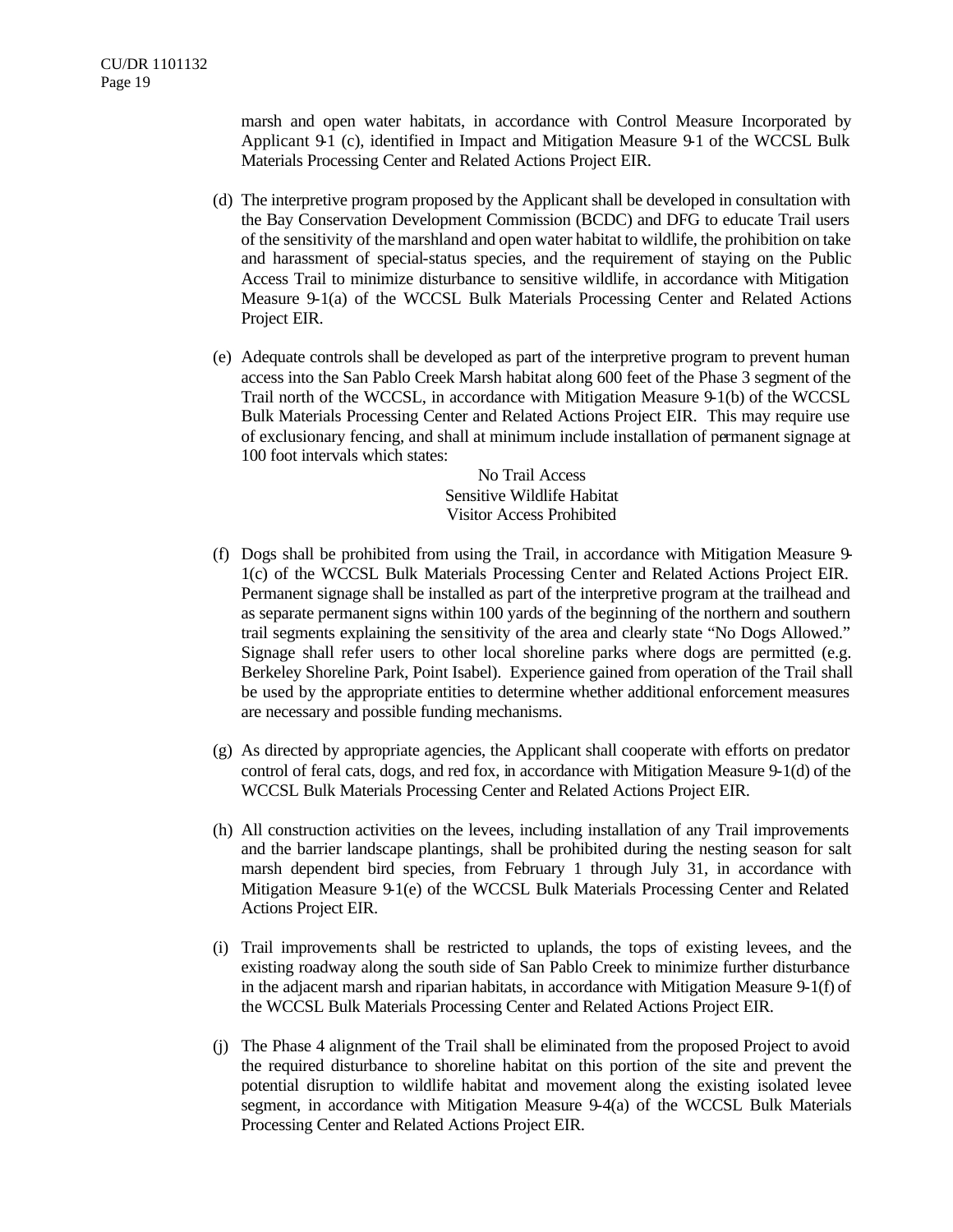(k) Permanent signage shall be installed as part of the required interpretive program at the southern end of the levee along the west side of Area C which deters visitor access to this segment of the levee, in accordance with Mitigation Measure 9-4(b) of the WCCSL Bulk Materials Processing Center and Related Actions Project EIR. The signage shall be installed at 20-foot intervals across the width of the levee, within 10 yards of the point where the levee narrows north of the proposed kayak staging area. The signage shall state:

No Trail Access Sensitive Wildlife Habitat Visitor Access Prohibited

- .7 Paying for Public Access Trail Damage Due to Vandalism. The permittee shall be responsible for repairing damage to the trail due to vandalism as described in Appendix 3K, section 11.3 of the WCCSL Bulk Materials Processing Center and Related Actions Draft EIR. WCCSL, Inc. shall fund up to \$5,000 per year for the repair or replacement of items damaged by vandalism. If during the course of any calendar year the estimated cost of repairing or replacing damage caused by vandalism exceeds \$5,000, experience gained from the operation of the Trail shall be used for WCCSL to convene a meeting of the City of Richmond, Contra Costa County, ABAG Bay Trail staff, and Trails for Richmond Action Committee to determine whether additional enforcement measures are necessary and possible and to determine possible funding mechanisms for the Trail.
- .8 Onsite Parking. The permittee shall provide adequate parking outside of the proposed private road easement. The applicant shall also provide adequate queuing at the project entrance to minimize the impacts on traffic on the adjacent roadway.
- .9 Turnaround Requirement. The applicant shall provide an adequate turnaround for anticipated vehicular traffic, including trucks.
- .10 City Encroachment Permit. The permittee shall obtain an encroachment permit from the RPWD for construction of driveways, or other improvements within the right of way of any public roads within the City of Richmond.
- .11 Road Maintenance Agreement. The property owner shall develop and/or enter into a maintenance agreement with the other property owners that will use the private portion of the Parr Boulevard extension traversing this property, to ensure its maintenance.
- .12 Acquisition of Necessary Property Rights. The permittee shall furnish proof to the RPWD, Engineering Division, of the acquisition of all necessary rights of entry, permits and/or easements for the construction of off-site, temporary or permanent, road and drainage improvements.

# **20. SITE SERVICES AND UTILITIES PLAN**

- .1 Site Services and Utilities Plan. The permittee shall prepare and submit a Site Services and Utilities Plan, and obtain the approval of the CPD and concerned agencies (East Bay Municipal Utilities District, Pacific Gas and Electric, WCCSD, Richmond Fire Department, and CC/WCFPD) prior to beginning construction, where applicable. The CPD shall give final authorization to begin construction for each phase after receiving evidence of the requisite approval(s) from these agencies. This plan shall be part of the Final Development and Improvements Plan and include the following:
	- (a) A Fire Protection Component (Conditions 20.2 20.7).
	- (b) A Water Service Component (Conditions 20.8 22.10).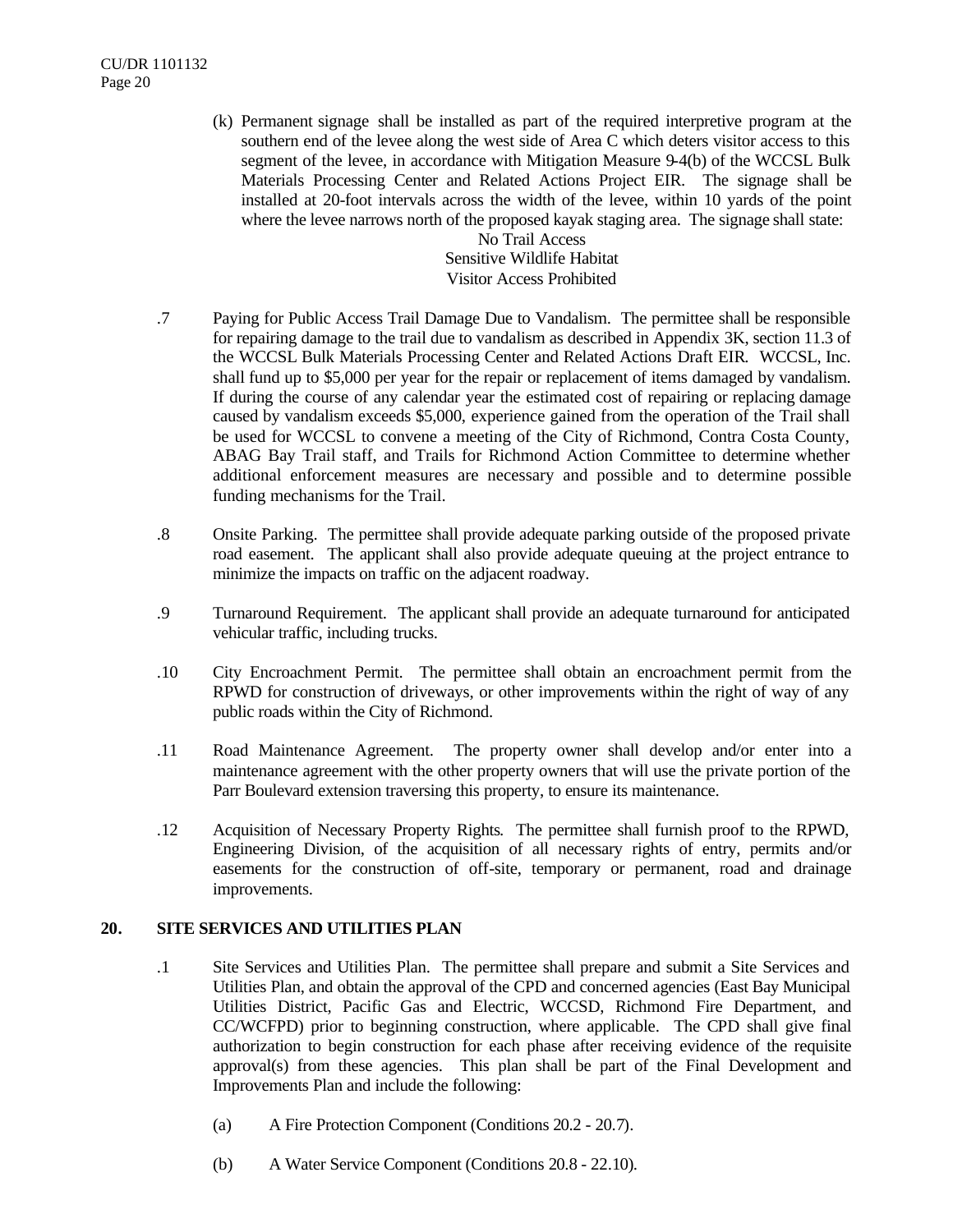- (c) A Wastewater Component (Conditions 20.11 22.12).
- .2 Fire Protection Component. The permittee shall develop and implement a Fire Protection Component for the BMPC meeting the requirements of the Richmond Fire Department (RFD) to contain and extinguish fires originating on the facility property. The program shall be coordinated with and may become part of the Fire Protection Plan required by Contra Costa County Land Use Permit 2054-92. The program shall be subject to the approval of the RFD and CPD. The Fire Protection Component shall address, but not be limited to, the following:
	- (a) Fire protection and suppression measures, including fire breaks, earth piles and compost operation requirements.
	- (b) Fire extinguisher types and locations, including fire extinguishers on facility vehicles.
	- (c) Machinery and equipment inspection program.
	- (d) Fire control training of employees.
	- (e) Emergency communication system.
	- (f) Access roads.
	- (g) Roof and wall construction to meet fire code.
	- (h) Sprinkler and smoke detector systems.
- .3 Fire Department and District Permits. The permittee shall apply to and obtain from the RFD or CC/WCFPD any Department or District permits which may be required to comply with Fire Code requirements.
- .4 Emergency Equipment Access. The permittee shall designate access points and routes for local fire protection agency access to all parts of the facility. The access points shall be included in the Site Design Plan and shall be subject to the approval of the RFD or CC/WCFPD.
- .5 Load Inspection. The permittee shall check incoming loads for smoking or burning materials and potential pollutants, and make provisions for extinguishing or properly disposing of these loads before processing. This load inspection program shall become part of the load screening program required by Condition of Approval 12.1.
- .6 Smoking Prohibitions. The permittee shall prohibit smoking on the facility except in designated areas. Signs shall be clearly posted.
- .7 Equipment and Cleaning. See Section 16.
- .8 Water Supply. The permittee shall fund and install all on-site water supply improvements to the site. The water supply system shall be acceptable to the EBMUD and the RFD (or CC/WCFPD) as applicable. The permittee shall contact the EBMUD's New Business Office for a water service estimate when project development plans are completed.
- .9 Use of Reclaimed Wastewater. The permittee shall make every effort to use reclaimed wastewater, should it become available, for landscape maintenance and/or composting operations at the site. Any proposal to use reclaimed wastewater shall comply with all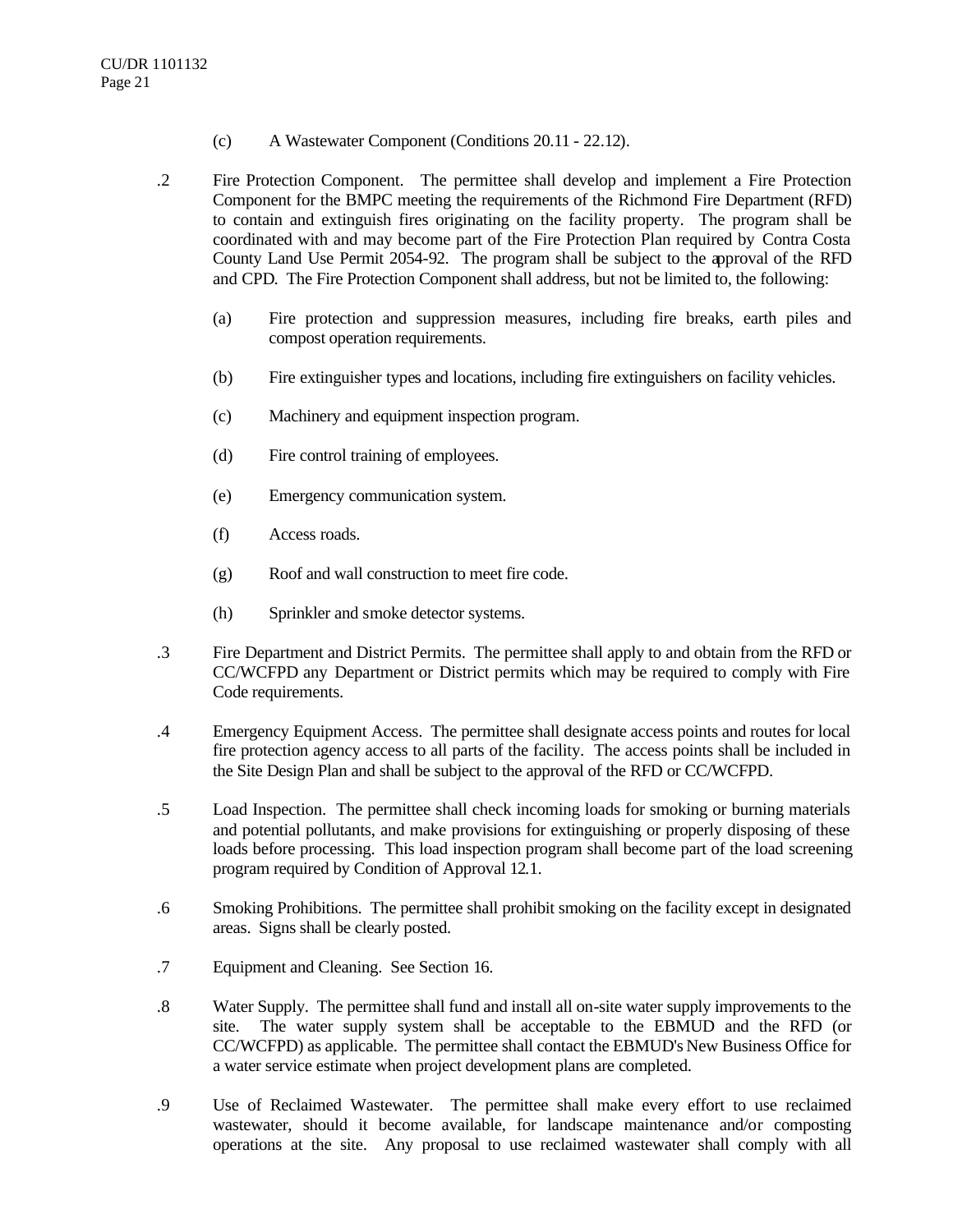applicable City water conservation ordinances. The permittee shall report on this matter to the CPD.

- .10 Water Conservation Measures. The permittee shall incorporate water conservation measures into the construction and landscaping of the site. These measures shall comply with all applicable City water conservation ordinances and be consistent with EBMUD policies and guidelines.
- .11 Pretreatment Requirement. The permittee shall comply with the drainage and wash water pretreatment requirements of the WCCSD before discharging into the public sewer system. The permittee shall provide the pretreatment of drainage waters indicated by the district.
- .12 Wastewater Quality. The permittee shall ensure wastewater meets discharge requirements of the WCCSD.

## **21. DRAINAGE, EROSION AND SEDIMENT CONTROL**

- .1 NPDES Compliance. The permittee shall be required to comply with all rules, regulations, and procedures of the National Pollutant Discharge Elimination System (NPDES) for municipal, construction and industrial activities as promulgated by the California State Water Resources Control Board, or any of its regional water quality control boards (San Francisco Bay - Region II). These permits require the permittee to eliminate non-stormwater discharges to storm sewer systems; develop and implement a stormwater pollution prevention plan (SWPPP); and, develop and implement an appropriate monitoring program (MP). The Stormwater Pollution Prevention Plan (SWPPP) and the Monitoring Program (MP) shall become part of the Final Development and Improvements Plan.
- .2 Surface Drainage System. The permittee shall prepare and implement a system plan for conveying surface drainage water, e.g. rain water, from the facility site, including drainage waters conveyed to a waste water treatment plant, to discharge locations. The system plan shall be included in the FDIP and shall be reviewed and approved by the RPWD.
- .3 Drainage Requirements. Unless exceptions are specifically granted, this development shall conform to the requirements of the City's Storm Drain Design Ordinance (Chapter 15 of the Subdivision Ordinance). Conformance with the City's Storm Drain Design Ordinance includes the following requirements:
	- (a) Conveying all storm waters entering or originating within the subject property, without diversion and within an adequate storm drainage facility, to a natural watercourse having definable bed and banks or to an existing adequate storm drainage facility which conveys the storm waters to a natural watercourse.
	- (b) If public roads are ever proposed, they shall be designed and constructed with storm drainage facilities as required by Chapter 15 in compliance with specifications outlined in Chapter 15 and in compliance with any design standards in County Division 914 that may be applicable.
	- (c) Verifying that all finished floor elevations are above the 100-year flood elevation.
	- (d) The Ordinance prohibits the discharging of concentrated storm waters into roadside ditches.
	- (e) Installing, within a dedicated drainage easement, any portion of the drainage system which conveys run-off from public streets.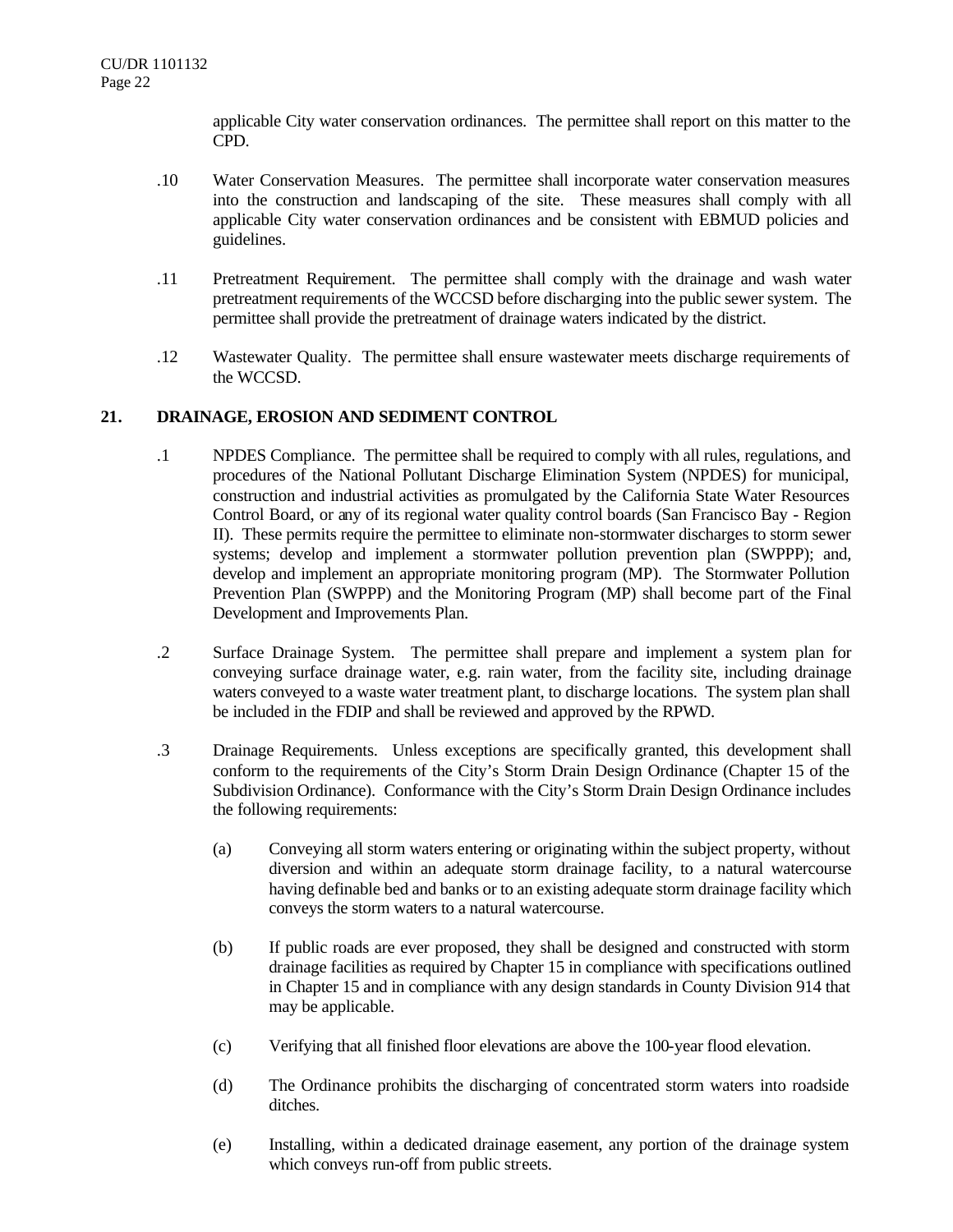- .4 Waste Discharge Requirements. The permittee shall obtain and comply with any permit(s) required by the SFRWQCB to discharge and/or reuse water from the runoff-control pond, located immediately south of the WCCSL, in material recovery processes undertaken at the WCCSL/BMPC site.
- .5 Erosion and Sediment Control Plan. The permittee shall prepare and implement an Erosion and Sediment Control Plan, which shall be subject to the approval of the RPWD. The Plan shall prevent substantial erosion of slopes on the site and reduce the amounts of water-borne materials from reaching surface waters. It shall include the conditions listed below, and shall be included in the Final Development and Improvements Plan. The above conditions may be satisfied by a component of an approved Closure/Post Closure Maintenance Plan for the WCCSL.
- .6 Primary Grading. The permittee shall perform primary grading for the project's roads, paved areas, building sites, and the construction of any site slopes during the low rainfall season (April 15 to October 15).
- .7 Seasonal Grading Exemption. If grading must be done during the high rainfall season (October 15 to April 15) to assure the facility's availability, the RPWD may authorize grading if it is allowed by the SFRWQCB and/or the California Department of Fish and Game. The RPWD may require special measures such as the use of hay bales, erosion control mulch and installation of ground cloth.
- .8 Road Drainage Controls. The permittee shall implement drainage controls along permanent site roads and plant ground cover on stable surfaces, wherever practicable, to limit erosion and facilitate dust and litter control.
- .9 Ground Cover. The permittee shall, as soon as practicable, plant ground cover on graded areas which are not to be paved. The ground cover shall be consistent with the Landscape Plan of these conditions and/or the Closure/Post Closure Plan for the WCCSL.
- .10 Ditch/Swale. The permittee shall line any ditches and swales for conveying surface runoff to prevent water erosion.
- .11 Process Waters. Water used to clean tipping floors and liquids drained from solid waste onto tipping floors shall be handled separately from surface waters and processed in accordance with requirements of the SFRWQCB and WCCSD.
- .12 Infiltration Monitoring. If required by a Closure/Post Closure Maintenance Plan, the permittee shall install infiltration monitoring devices and establish a monitoring program. installations shall be shown in the Final Development and Improvements Plan. If excessive infiltration of the landfill or its cap is determined to be occurring, the permittee shall made whatever installations or operations changes that may be specified by any public agency which as jurisdiction under the Closure/Post Closure Maintenance Plan.

# **22. SEISMIC STABILITY.**

.1 Seismic Design. The structures, drainage features, operating equipment, and all other facility components (e.g., tanks, storage units, and berms) shall be designed in accordance with the adopted Uniform Building Code (latest edition) earthquake design criteria. The permittee shall provide substantiation to this effect in the Final Development and Improvements Plan.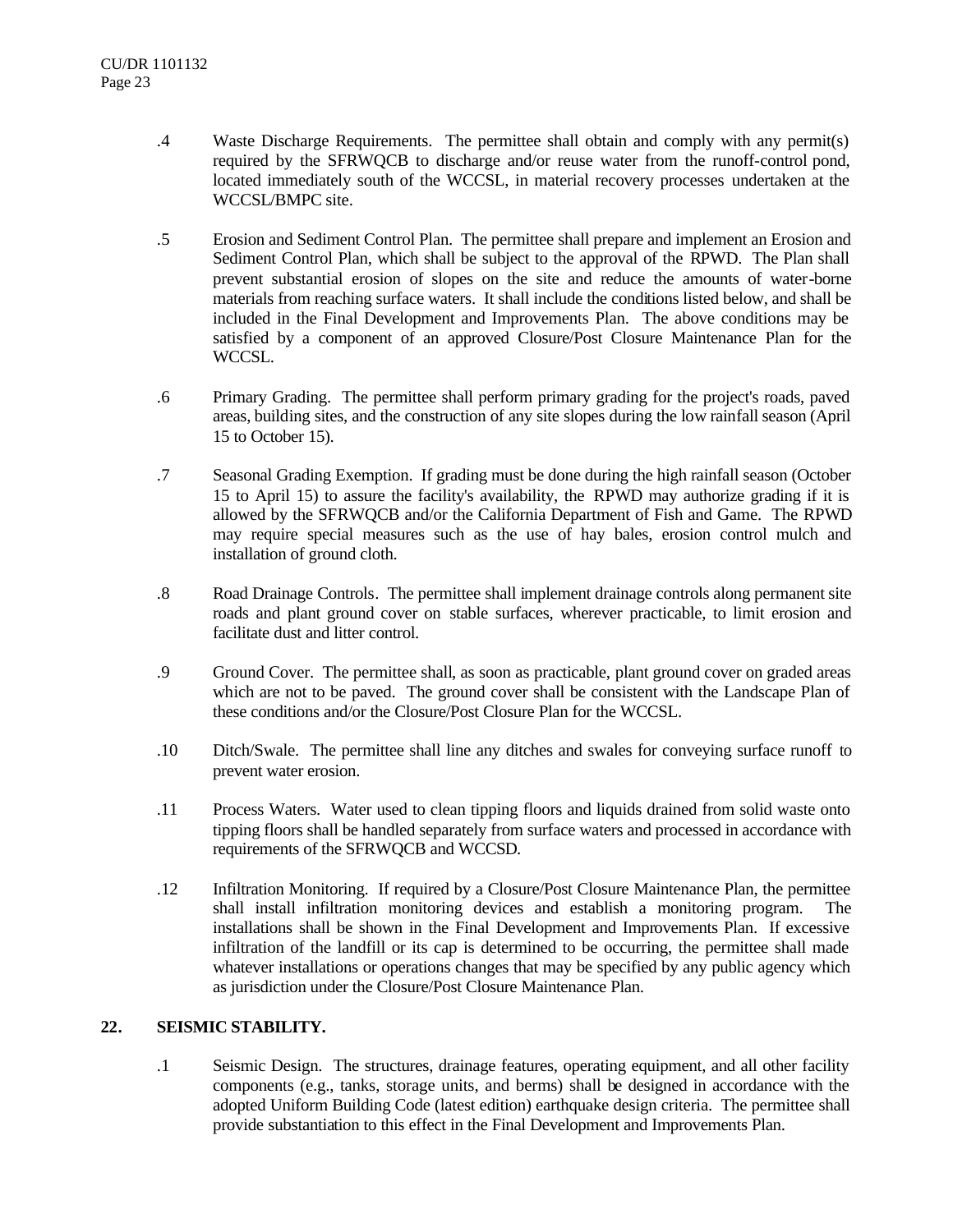The permittee shall submit to the CPD for their review and approval facility designs, which shall be prepared by an independent registered geotechnical engineer and a structural engineer, that will demonstrate that the facility (e.g. all structures, berms, equipment, and materials/waste storage) will withstand the design earthquake, including the potential loss of foundation support resulting from liquefaction of subsurface material and the potential impact from waste or soil settlement.

.2 Post-Earthquake Inspection. The permittee shall inspect the project site following an earthquake of such magnitude to have caused damage to the facilities. The post-earthquake inspection report shall be submitted for review and approval to the CPD and other appropriate agencies. The permittee shall make all necessary repairs needed to assure the safety of employees and facility users prior to recommencing operation of the facility.

## **23. AIR QUALITY PROTECTION**

- .1 Prevention of Air Quality Deterioration. The permittee shall comply with the terms of the Authority to Construct and Permit to Operate entitlements issued by the BAAQMD.
- .2 BAAQMD Regulations. To the extent that any air quality regulation contained in these conditions of approval conflicts with the regulations of the BAAQMD, the regulations of the BAAQMD shall govern.
- .3 Odor Containment. The permittee shall operate the site in a manner that prevents odors from being detected off-site. If odors are reported to the City, or reports are relayed from the BAAQMD, and the source of the odor is confirmed to be the BMPC, the CPD may require additional physical improvements or management practices, as necessary, to alleviate the problem. The source of the odor shall be identified and corrected. The City shall have the authority to cease operations of all or part of the facility to control odors. The provisions of this Condition may be satisfied by a similar program required by Contra Costa County Land Use Permit 2054-92.

All odor complaints shall be logged and investigated by the permittee. The use of the 24-hour hotline, as required by Condition of Approval 7.9, is encouraged for this purpose. All odor complaints received shall be responded to by the permittee within two office working days, detailing the problem and remedial action taken.

- .4 Dust Suppression. The permittee shall sprinkle or chemically treat graded areas and temporary pavements during construction and operation to control dust.
- .5 Equipment Repair and Monitoring. See Section 16.
- .6 Equipment Maintenance and Fuel Efficiency. The permittee shall maintain and operate motorized equipment to assure maximum fuel efficiency and maintain all other BMPC equipment in optimum working order to control emissions. Equipment shall be shut off when not in use, with the exception that diesel engines shall be allowed to idle rather than startup and shutdown frequently.
- .7 Cleanup. The permittee shall undertake immediate cleanup of on-site spills that are a source of air pollutants.
- .8 Air Quality Monitoring. If required by the Bay Area Air Quality Management District (BAAQMD), the permittee shall install air quality monitoring devices and establish an air quality monitoring program. The installations shall be shown in the Final Development and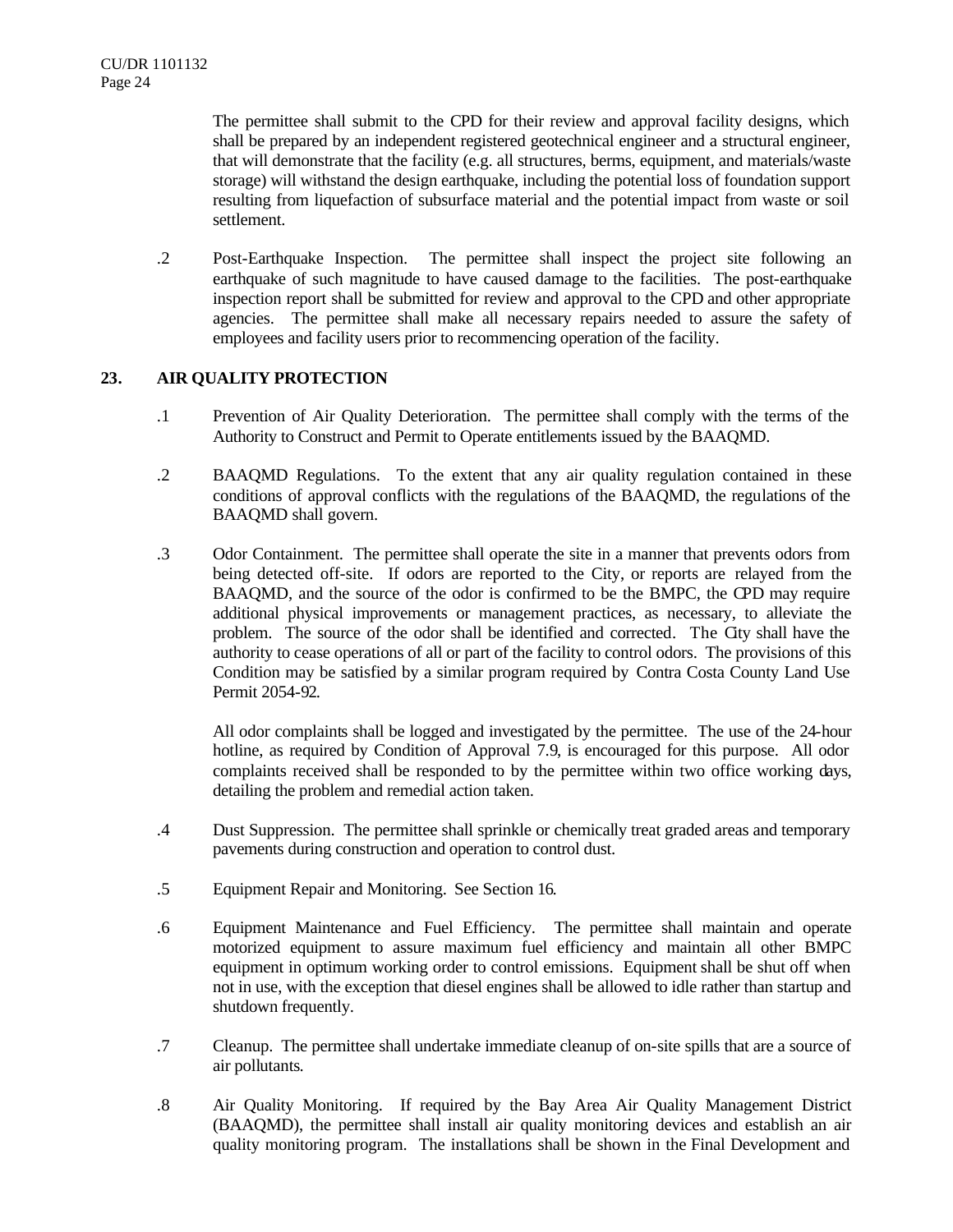Improvements Plan. If excessive air pollution is determined to be occurring, the permittee shall make whatever installations or operations changes that the BAAQMD may specify.

# **24. NOISE CONTROL**

- .1 Noise Abatement Program. The permittee shall manage the BMPC in a manner that minimizes impacts to sensitive receptors in the area. If noise complaints are received by the permittee and/or the City, noise abatement measures may be required by the CPD. These measures may take the form of a noise monitoring program to determine whether the facility meets the acceptable exterior noise level standards established in the 1987 City General Plan. The location of noise monitoring devices, if required, shall be determined by the CPD. If operation activities cause the monitored noise levels at the property line of the selected receptor locations to exceed the DNL standards as set forth in the General Plan, the permittee shall institute noise reduction measures to bring the level within acceptable levels.
- .2 Construction Hours. See Section 15.
- .3 Facility Vehicles and Equipment. The permittee shall provide BMPC vehicles and equipment with the best available noise suppressing equipment to minimize sound generation during construction and operation.
- .4 Transfer Truck Noise Suppression. The permittee shall require transfer trucks using the facility to be equipped with factory-approved noise suppression equipment, including engine compartment insulation. The permittee shall request in writing that the California Highway Patrol actively enforce muffler and vehicle noise standards as required in the California Vehicle Code if, for any reason, noise from heavy trucks becomes a source of complaints in the project area.

## **25. CONTROL OF LITTER AND ILLEGAL DUMPING**

- .1 Litter Control Program. The permittee shall prepare and implement a litter control program for the facility to prevent the accumulation of facility-generated litter on and off site. The program shall be approved by the CPD and CCDD, and be described in the Final Development and Improvements Plan. This Condition may be satisfied by a similar requirement in Contra Costa County Land Use Permit 2054-92. The program shall include the conditions listed below.
- .2 Material Hauler Vehicles. The permittee shall develop an anti-littering program for material hauler vehicles and large trucks using the facility. The program should be established in cooperation with the collection services and commercial (account) firms that will use the facility. The plan shall be submitted in writing to the CPD before operations commence, and shall be subject to the approval of both the CPD and CCDD.
- .3 Transfer Trucks. The permittee shall notify all transfer truck operators using the facility that anti-litter screening on transfer vehicles is required. The screens shall be maintained by the transfer vehicle operator in good working order.
- .4 Litter Screening. The permittee shall prepare and install a litter screening system of landscaping and/or fencing on the site to prevent litter from blowing off site. The system shall be approved by the CPD.
- .5 On-Site Litter Policing. The permittee shall police and remove litter from the facility's perimeter at least weekly. The CPD may require more frequent policing to control the accumulation of litter.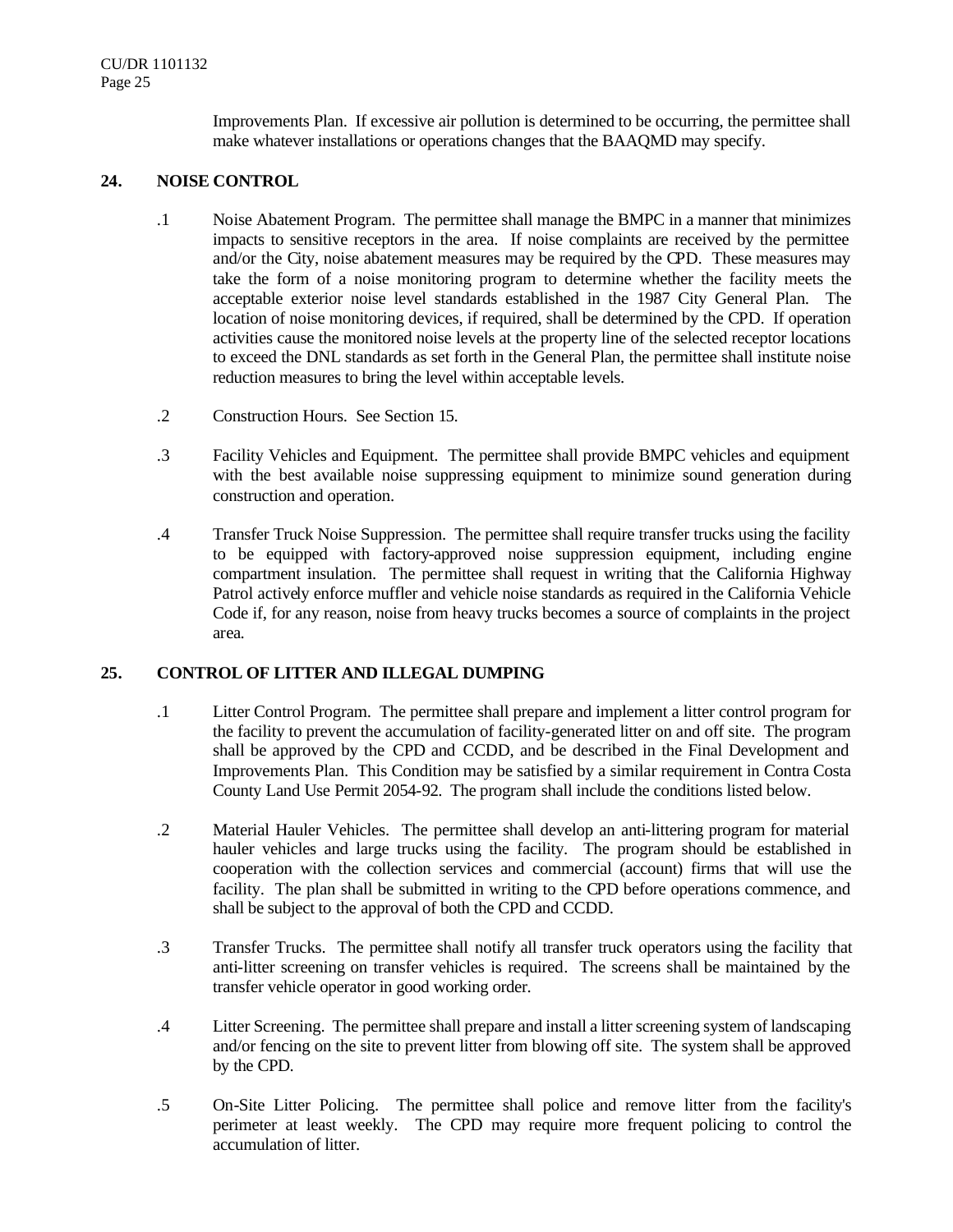- .6 Off-Site Litter Policing. The permittee shall provide weekly litter clean-up of Parr Boulevard from the Richmond Parkway to the facility entrance. The CPD may require more frequent policing to control the accumulation of litter.
- .7 Littering Signs. The permittee shall post signs, as determined necessary by the CPD, along the access road to the facility noting littering and illegal dumping laws. The permittee shall post signs at the facility entrance noting the hours when the facility is open to receive materials.
- .8 Uncovered Loads. The permittee shall inform patrons, through appropriate means including the posting of signs, that all loads arriving at the facility are required to be covered.
- .9 Off-Site Illegal Dumping. In accordance with Mitigation Measure 4-5 of the WCCSL Bulk Materials Processing Center and Related Actions EIR regarding pickup of wastes that are illegally dumped off-site, the permittee shall comply with the following provisions:
	- (a) Mitigation Fee. The facility operator shall pay a mitigation fee of an amount to be determined by the applicable permitting authority(ies) to defray annual costs associated with collection and disposal of illegally dumped waste and associated impacts in North Richmond and adjacent areas (See Condition 7.13.). The mitigation fee should be subject to the joint-control of the City and County and should be collected on all solid waste and processible materials received at the facility consistent with the existing mitigation fee collected at the Central IRRF.
	- (b) Agency Coordination. Facility operator shall participate in County or City task forces and pilot programs established to address illegal dumping in North Richmond and adjacent city areas.
	- (c) Off-Site Debris and Litter Policing. The facility operator shall provide weekly debris and litter clean-up of Parr Boulevard from the Richmond Parkway to the facility entrance, and on other access roads as directed by the permitting authority(ies). As needed, the permitting authority(ies) may require more frequent policing to control debris or litter.

Cleanup of roads within 6 "Hotspot Zones" near the landfill identified in Table 4-3 and Figure 4-5 of the WCCSL Bulk Materials Processing Center and Related Facilities EIR shall be provided as follows:

No later than April 1, 2005, the operator shall put into service one 25-yard rearloading compactor truck with a two person crew dedicated to cleaning up illegally dumped material in North Richmond every Monday through Friday from 8:00AM to 5:00 PM.

Operator shall accept illegally dumped waste that was collected in the public rightof-way in the North Richmond area, using County or City vehicles, free of charge.

The permitting authority(ies) may redesignate "Hotspots" as needed to respond to changes in littering and illegal dumping over time.

- (d) Littering Signs. The facility operator shall install and maintain signs noting littering and illegal dumping laws and penalties along Parr Boulevard (the main access road to the facility), and the following other access roads:
	- Richmond Parkway, from Parr Blvd. to Gertrude Avenue
	- Pittsburg Avenue, from Richmond Parkway to 3rd Street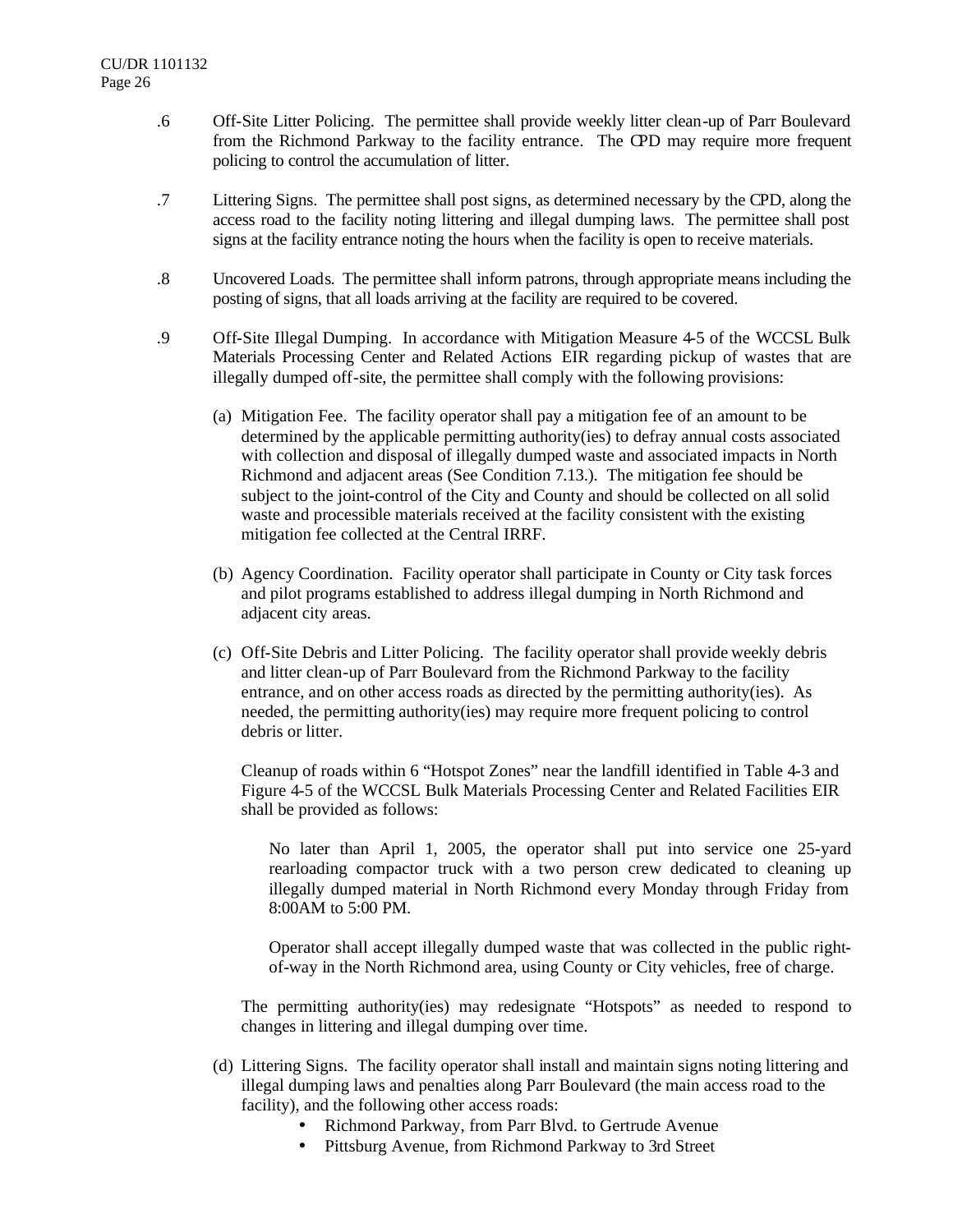- Garden Tract Boulevard, south of Pittsburg Avenue
- Market Avenue, from 1st Street to the S.P.R.R. tracks
- 3rd Street, from Market Avenue to Grove Avenue
- 5th Street, from Verde Avenue to Chesley Avenue
- Battery Street, from Alamo Avenue to Vernon Avenue
- Kelsey Street at the S.P.R.R. tracks

The permitting authority(ies) may designate other roads for signage as needed. The text on the signage should be subject to the review and approval of the permitting authority(ies).

- (e) Hotline. The facility operator shall establish an Illegal Dumping Hotline phone number for use by residents and businesses to report incidences of illegal dumping in the North Richmond area, unless a hotline has already been established by the City or County (see Condition 7.9). The hotline phone number shall be prominently listed on all "littering signs" described in the above Item (d) Littering Signs. Reports or complaints shall be investigated within 24 hours. Verified incidents of illegal dumping of litter or debris shall be collected within 24 hours of verification.
- (f) Reporting Requirements. The facility operator shall maintain records regarding all complaints/reports and actions taken to respond including locations, dates, and times. Records shall be made available to the County or City upon request.

## **26. VECTORS**

.1 Vector Control Program. The permittee shall prepare and implement a vector control program which shall be submitted to and approved by the CPD prior to operations. This program may be satisfied by a similar requirement in Contra Costa County Land Use Permit 2054-92.

## **27. BIOTIC RESOURCES**

- .1 Biotic Resources Protection. The permittee shall construct and operate the facility in such a manner that ensures, through protection and enhancement measures, that there is no net loss of significant wetland habitat due to construction and operation activities of the BMPC.
- .2 Habitat Contamination. To prevent habitat contamination by on-site storm runoff or accidental spills, the permittee shall comply with the spill measures listed in Sections 23 and 28.
- .3 Revegetation. The permittee shall revegetate areas of the site not in use to the extent practical. California native and/or drought-tolerant plant species should be utilized. Revegetation shall be included in the Landscaping Plan and subject to the requirements of an approved Closure/Post Closure Maintenance Plan for the landfill.

## **28. PUBLIC HEALTH AND SAFETY**

- .1 Public Health and Safety. The permittee shall manage the facility in a manner which does not impair the public health and safety of persons living in the vicinity, or facility users and employees.
- .2 Public Health and Safety Plan. The permittee shall prepare and submit for approval by the RFD and CPD a Public Health and Safety Plan. The plan shall include an Emergency Plan component to protect the facility and its employees from harm, and to protect the human health off-site in the event of an emergency. This Condition may be satisfied by a similar requirement in Contra Costa County Land Use Permit 2054-92.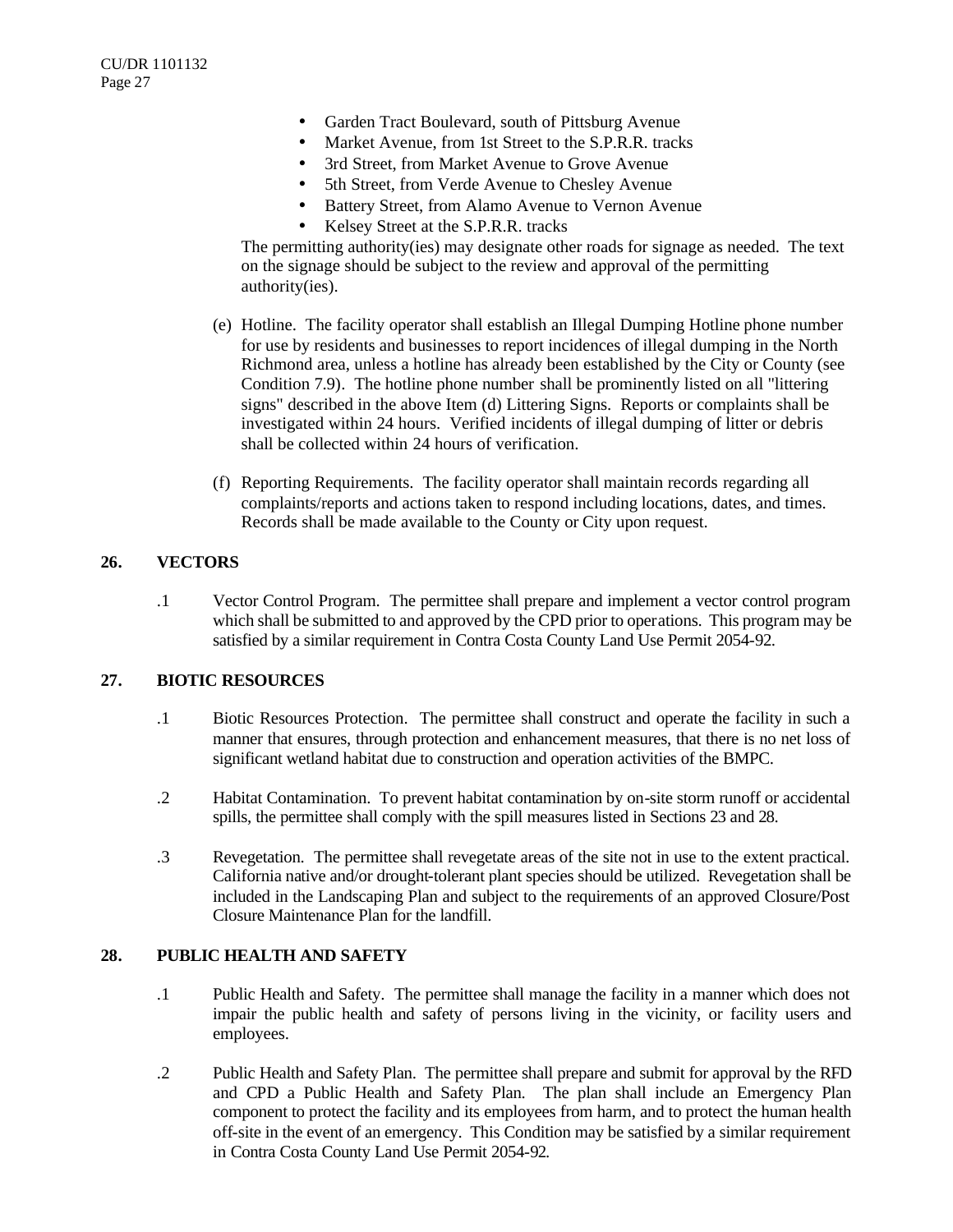- .3 Regulation Compliance. The permittee shall comply with all design measures, safety precautions and emergency response procedures as required by federal, state, and local laws and regulations; federal, state, and local agencies; and these Conditions of Approval.
- .4 Emergency Response Procedure. The permittee shall implement on-site and off-site emergency response procedures, as outlined in the Emergency Plan, immediately upon a spill, release, explosion, or fire event.
- .5 Employee Training. The permittee shall develop and implement training and subsequent refresher training programs covering accident prevention, safety, identification and handling of hazardous materials, first aid, and instruction for use of equipment. The programs shall be subject to the approval of the RFD.
- .6 Employee Safety Equipment. The permittee shall provide or require employees to provide safety equipment, such as safety glasses, hard hats, safety shoes, gloves, coveralls, and noise reducers as may be required by union contract, state and federal safety agencies, and the RFD.
- .7 First Aid Equipment. The permittee shall provide and maintain supplies located in easily accessible areas. The first aid supplies shall be consistent with Occupational Safety and Health Administration requirements and subject to the approval of the RFD.
- .8 Emergency Communications. The permittee shall provide radio phones or telephones for employee use to call for medical and other emergency assistance. Phone numbers to use for outside emergency assistance shall be clearly posted in the work areas. The communications system shall be subject to the approval of the RFD.
- .9 Equipment Maintenance. The permittee shall prepare and implement an equipment maintenance program which shall be approved by the RPWD prior to the commencement of operations. The program shall specify the cleaning frequency schedule to clean vehicles and equipment to reduce the risk of fires.
- .10 Landfill Gas Impact Prevention. The permittee shall help prevent possible health and explosion hazards due to gas generation at the WCCSL/BMPC site. This preventative program shall include, but not be limited to the following measures:
	- (a) continued operation and maintenance of the existing gas collection and control system at the existing WCCSL site;
	- (b) protection of existing gas collection and control system in the public access areas of the WCCSL site through the use of enclosed vaults and culvert pipes or other suitable means;
	- (c) placement of an additional three-foot layer of soil (supplementary to the state-required landfill cap) under the operations area to protect the landfill cap from heavy equipment damage;
	- (d) monitoring and venting of structures, if such are allowed by permitting agencies, to prevent methane gas accumulation.
- .12 Facility Security Barrier. The permittee shall submit a plan for the perimeter security fence around the facility, subject to review and approval of CPD. The plan shall address fencing of hazardous areas